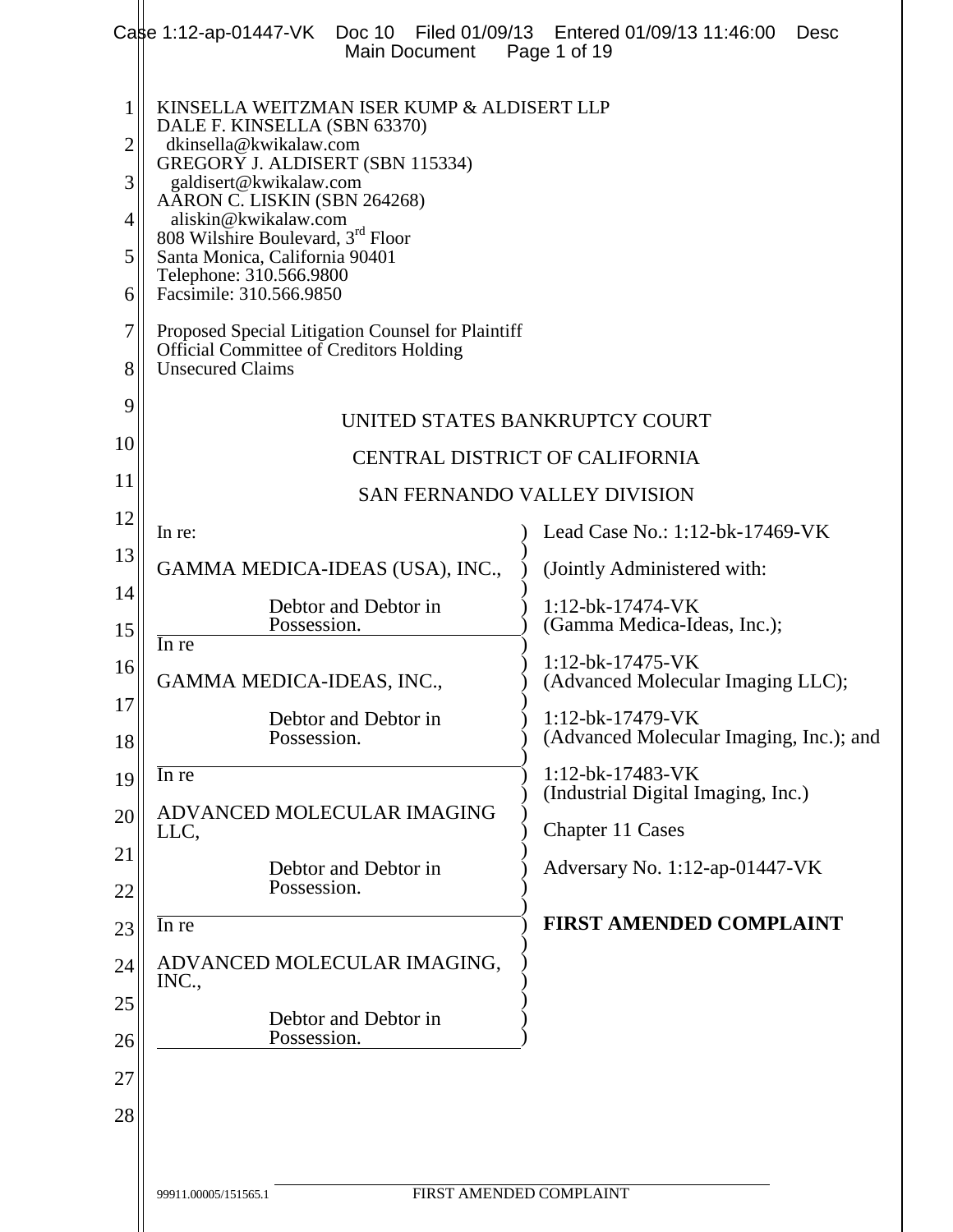| 1              | In re                                                                                                                |                                                                                          |
|----------------|----------------------------------------------------------------------------------------------------------------------|------------------------------------------------------------------------------------------|
| $\overline{c}$ | INDUSTRIAL DIGITAL IMAGING,<br>INC.,                                                                                 |                                                                                          |
| 3              | Debtor and Debtor in                                                                                                 |                                                                                          |
| 4              | Possession.                                                                                                          |                                                                                          |
| 5              | THE OFFICIAL COMMITTEE OF                                                                                            |                                                                                          |
| 6              | <b>CREDITORS HOLDING UNSECURED</b><br><b>CLAIMS OF: GAMMA MEDICA-IDEAS</b>                                           |                                                                                          |
| 7              | (USA), INC., a California corporation;<br>ADVANCED MOLECULAR IMAGING                                                 |                                                                                          |
| 8              | LLC, a Delaware limited liability company,<br>GAMMA MEDICA-IDEAS, INC., a Delaware                                   |                                                                                          |
| 9              | corporation, ADVANCED MOLECULAR<br>IMAGING, INC., a Delaware corporation; and<br>INDUSTRIAL DIGITAL IMAGING, INC., a |                                                                                          |
| 10             | Delaware corporation,                                                                                                |                                                                                          |
| 11             | Plaintiff,                                                                                                           |                                                                                          |
| 12             | VS.                                                                                                                  |                                                                                          |
| 13             | CAPITAL RESOURCE PARTNERS V, L.P.,<br>a Delaware limited partnership; BIRCH HILL                                     |                                                                                          |
| 14             | PARTNERS LLC, a New Hampshire limited<br>liability company; PSILOS GROUP                                             |                                                                                          |
| 15             | PARTNERS III, LP, a Delaware limited<br>partnership; PSILOS GROUP PARTNERS                                           |                                                                                          |
| 16             | IIIA, LP, a Delaware limited partnership;<br>PSILOS GROUP PARTNERS IIIB, LP, a                                       |                                                                                          |
| 17             | Delaware limited partnership; PSILOS<br><b>GROUP PARTNERS IIIC, LP, a Delaware</b>                                   |                                                                                          |
| 18             | limited partnership; JAMES CALANDRA, an<br>individual; ROBERT C. AMMERMAN, an                                        |                                                                                          |
| 19             | individual; DAVID EICHLER, an individual;<br>and ALVIN WAXMAN, an individual                                         |                                                                                          |
| 20             | Defendants.                                                                                                          |                                                                                          |
| 21             |                                                                                                                      |                                                                                          |
| 22             |                                                                                                                      |                                                                                          |
| 23             |                                                                                                                      | Plaintiff, the Official Committee of Creditors Holding Unsecured Claims appointed in the |
| 24             | bankruptcy cases of Gamma Medica-Ideas (USA). Inc., Gamma Medica-Ideas, Inc., Advanced                               |                                                                                          |
| 25             | Molecular Imaging LLC, Advanced Molecular Imaging, Inc., and Industrial Digital Imaging, Inc.,                       |                                                                                          |
| 26             | hereby complains as follows:                                                                                         |                                                                                          |
| 27             |                                                                                                                      |                                                                                          |
| 28             |                                                                                                                      |                                                                                          |
|                |                                                                                                                      |                                                                                          |
|                | 1                                                                                                                    |                                                                                          |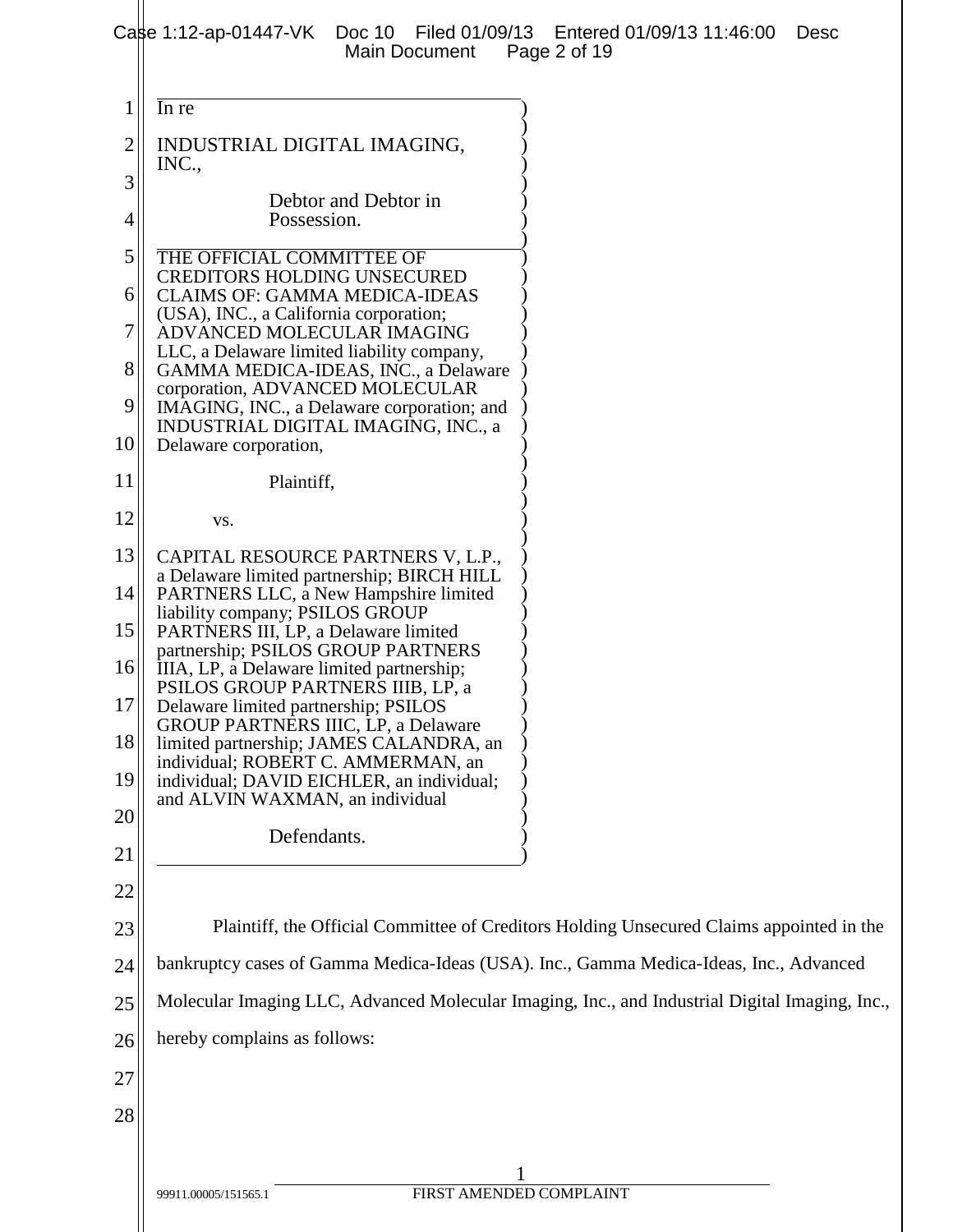|                | Filed 01/09/13 Entered 01/09/13 11:46:00<br>Case 1:12-ap-01447-VK Doc 10<br><b>Desc</b><br><b>Main Document</b><br>Page 3 of 19 |  |
|----------------|---------------------------------------------------------------------------------------------------------------------------------|--|
| $\mathbf{1}$   | <b>BACKGROUND FACTS</b>                                                                                                         |  |
| $\overline{2}$ | <b>Statement of Parties, Jurisdiction and Venue</b><br>A.                                                                       |  |
| 3              | Plaintiff is the Official Committee of Creditors Holding Unsecured Claims of<br>1.                                              |  |
| 4              | chapter 11 Debtor Gamma Medica Ideas (USA), Inc. and related entities ("Plaintiff"). Gamma                                      |  |
| 5              | Medica-Ideas (USA), Inc. is a California corporation whose principal place of business is in                                    |  |
| 6              | Northridge, California. The related chapter 11 debtor entities are Advanced Molecular Imaging                                   |  |
| 7              | LLC, a Delaware limited liability company; Gamma Medica-Ideas, Inc., a Delaware corporation;                                    |  |
| 8              | Advanced Molecular Imaging, Inc., a Delaware corporation, and Industrial Digital Imaging, Inc., a                               |  |
| 9              | Delaware corporation (collectively "Debtors" unless specified otherwise). At all relevant times,                                |  |
| 10             | none of the Debtors had office space in the United States outside of Los Angeles County                                         |  |
| 11             | California, and all of the administrative, manufacturing and sales functions in the United States                               |  |
| 12             | originated in Los Angeles County, California.                                                                                   |  |
| 13             | 2.<br>The Debtors commenced their bankruptcy cases by filing voluntary petitions under                                          |  |
| 14             | chapter 11 of the Bankruptcy Code on August 20, 2012 (the "Petition Date") in the United States                                 |  |
| 15             | Bankruptcy Court for the Central District of California (the "Bankruptcy Court"). The Debtors                                   |  |
| 16             | continue to operate their business, manage their financial affairs and operate their bankruptcy                                 |  |
| 17             | estates as debtors in possession.                                                                                               |  |
| 18             | 3.<br>Plaintiff was formed by the Office of the United States Trustee on September 6,                                           |  |
| 19             | 2012, and consists of the following members: SII Nano Technology USA Inc. ("SIINT"), Bradley                                    |  |
| 20             | E. Patt, and Endicott Interconnect Technologies, Inc.                                                                           |  |
| 21             | Plaintiff is informed and believes that Defendant Capital Resource Partners V, L.P.<br>4.                                       |  |
| 22             | ("CRP") is a Delaware limited partnership whose principal place of business is in Boston,                                       |  |
| 23             | Massachusetts.                                                                                                                  |  |
| 24             | 5.<br>Plaintiff is informed and believes that Defendant Birch Hill Partners LLC ("Birch"                                        |  |
| 25             | Hill") is a New Hampshire limited liability company whose principal place of business is in                                     |  |
| 26             | Hanover, New Hampshire.                                                                                                         |  |
| 27             |                                                                                                                                 |  |
| 28             |                                                                                                                                 |  |
|                |                                                                                                                                 |  |
|                | FIRST AMENDED COMPLAINT<br>99911.00005/151565.1                                                                                 |  |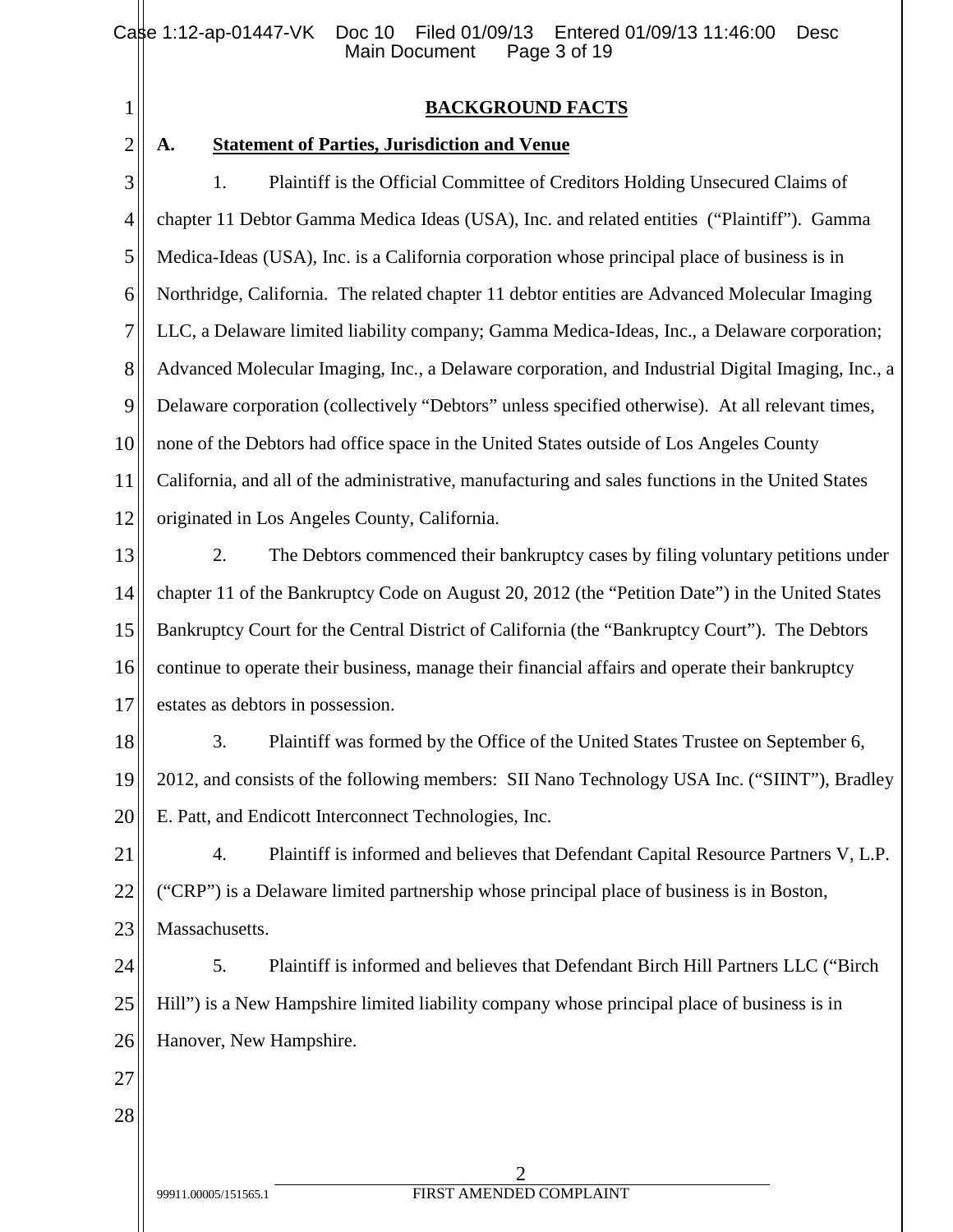1 2 3 4 5 6 7 6. Plaintiff is informed and believes that Defendant Psilos Group Partners III, LP is a Delaware limited partnership; Defendant Psilos Group Partners IIIA, LP is a Delaware limited partnership; Defendant Psilos Group Partners IIIB, LP is a Delaware limited partnership; and Defendant Psilos Group Partners IIIC, LP is a Delaware limited partnership. The principal place of business for each Psilos entity is in New York, New York. The Psilos entities will be collectively referred to as "Psilos" (collectively, Psilos and CRP shall be referred to herein as the "Pre-Petition Lenders").

8

9

7. Plaintiff is informed and believes that Defendant James Calandra is an individual who resides in New Hampshire, and that Calandra is a member of Birch Hill.

10 11 12 8. Plaintiff is informed and believes that Defendant Robert C. Ammerman is an individual who resides in the Boston, Massachusetts area, and that Ammerman is a partner at CRP and/or a member of a related limited liability company or limited partnership that controls CRP.

13 14 15 9. Plaintiff is informed and believes that Defendant David Eichler is an individual who resides in the New York, New York area, that Eichler is a partner at Psilos and/or a member of a related limited liability company or limited partnership that controls Psilos.

16 17 18 10. Plaintiff is informed and believes that Defendant Alvin Waxman is an individual who resides in the New York, New York area, and that Waxman is a partner at Psilos and/or a member of a related limited liability company or limited partnership that controls Psilos.

19 20 21 22 11. Plaintiff is informed and believes that Defendants formed a joint enterprise with respect to Debtors as described in this Complaint and that each Defendant took actions in furtherance of the objectives of the joint enterprise, such that each Defendant is liable for the conduct of the other Defendants as an agent of the other Defendants.

23

## **B. Bankruptcy Court Order Authorization to Sue on Behalf of Gamma Medica**

24 25 26 12. On the Petition Date, the Debtors filed their motion for use of cash collateral and for post-petition financing (the "DIP Motion"). On October 16, 2012, the Bankruptcy Court entered an order approving the DIP Motion ("Final DIP Order").

27 28 13. Pursuant to Paragraph 27 of the Final DIP Order, the Bankruptcy Court authorized Plaintiff to act on behalf of the Debtors' bankruptcy estates to pursue claims against the pre-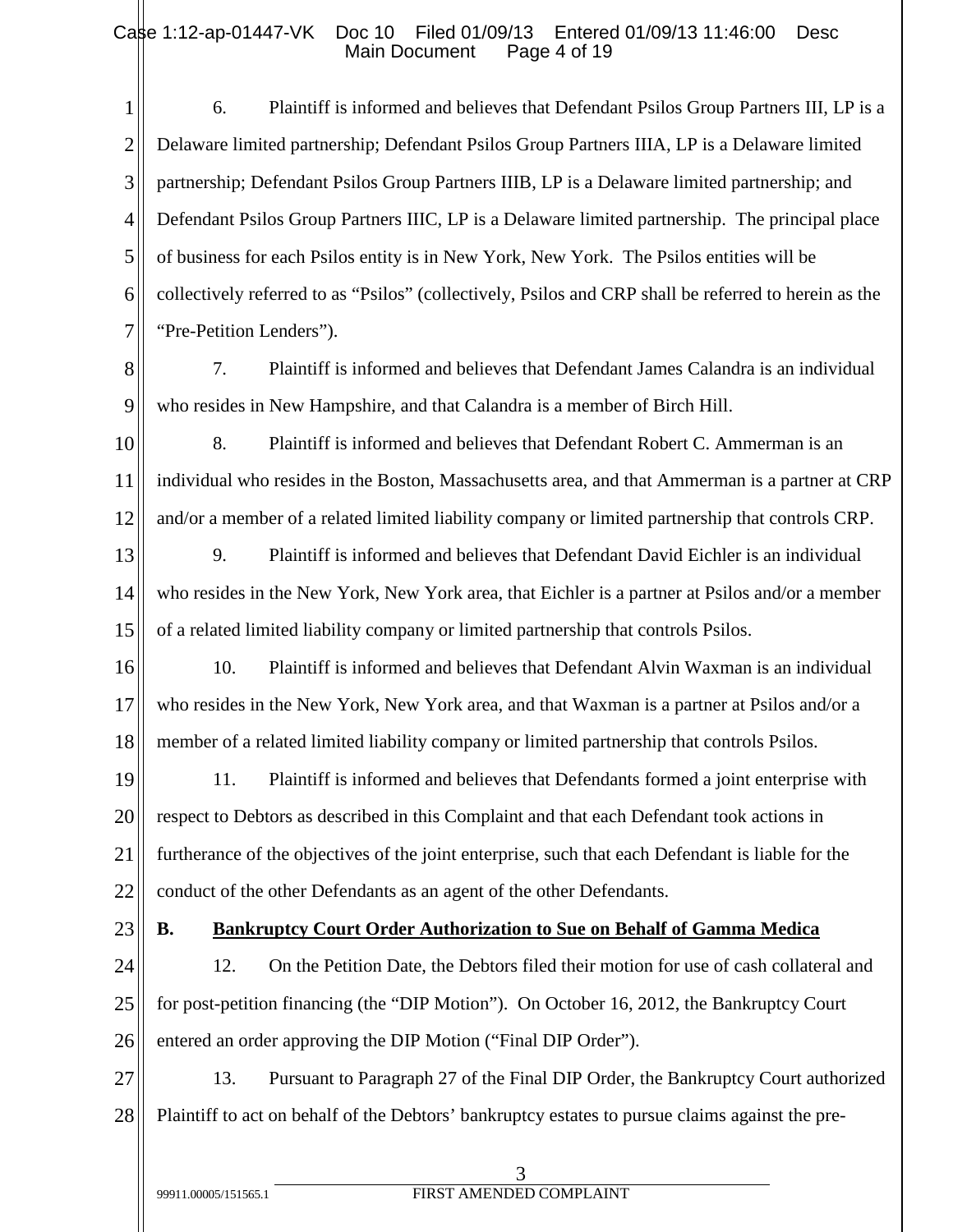1 2 3 4 5 6 7 petition lenders including the Pre-Petition Lenders and their respective shareholders, affiliates, agents, attorneys, officers, directors and employees, so long as Plaintiff gives written notice of its intention to file a complaint within 60 days of the Final DIP Order and to file the complaint within 70 days of the Final DIP Order (which dates would be extended to the extent the Pre-Petition Lenders failed to file proofs of claim within ten (10) business days of the entry of the Final DIP Order). Plaintiff served the written notice on December 14, 2012 and has filed its Complaint on December 24, 2012 within the respective deadlines.

8 9 14. By way of the Final DIP Order, the Bankruptcy Court has already ruled that the Committee has standing to bring these claims on behalf of each of the Debtors.

10 11 15. The claims alleged here are state law claims and are non-core. Plaintiff is entitled to a jury trial and seeks a jury trial on these claims.

12

### **C. Corporate and Financial Structure of Gamma Medica**

13 14 15 16 17 16. The Debtors' business, is in essence, as follows: one or more of the Debtors provides (i) pre-clinical imaging systems for pharmaceutical companies to use for drug development and testing, and (ii) clinical imaging systems for health care providers to screen for breast cancer. The Debtors' molecular breast imaging ("MBI") is allegedly the first commercially available, FDA-approved system on the market.

18 19 20 21 22 17. The Debtors' corporate structure is as follows: There is a limited liability company that is a parent holding company called Advanced Molecular Imaging LLC ("AMI LLC"). That entity owns all of the equity ownership in three subsidiaries, Industrial Digital Imaging Inc. ("IDI"), Advanced Molecular Imaging Inc. ("AMI Inc.") and Gamma Medica-Ideas, Inc. ("Gamma Holdco"). AMI LLC owns no other assets.

- 23 24 25 26 27 18. Gamma Holdco is the sole shareholder of Gamma Medica-Ideas (USA), Inc. ("Gamma USA"), Gamma Medica-Ideas (Canada), Inc. ("Gamma Canada") and Gamma Medica-Ideas (Norway) as ("Gamma Norway"). Gamma USA is the primary domestic operating entity. Gamma Norway runs an industrial division that develops radiation detector systems and creates data systems used in satellite space missions and commercial products.
- 28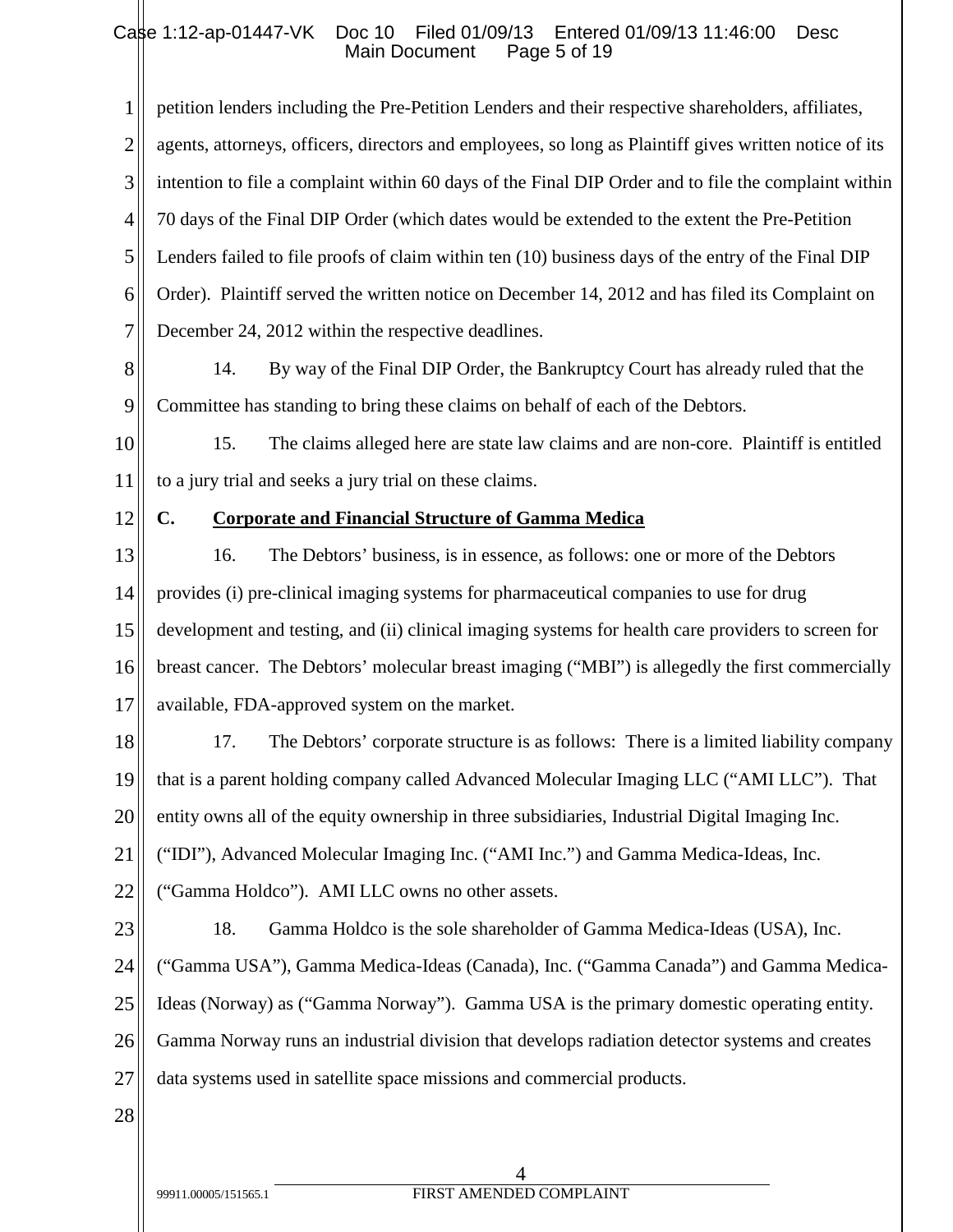#### Case 1:12-ap-01447-VK Doc 10 Filed 01/09/13 Entered 01/09/13 11:46:00 Desc<br>Main Document Page 6 of 19 Main Document

1 2 3 19. The ownership of parent company AMI LLC is as follows: Psilos owns approximately 43%, CRP owns approximately 20.5% and the rest is owned by many other members of AMI LLC.

4 5 6 7 8 9 10 20. Gamma Holdco, Gamma USA, IDI and AMI Inc. are borrowers on (i) a senior secured revolver loan provided by Bridge Bank, NA of approximately \$3.0 million, which CRP has purchased, and (ii) various tranches of subordinated allegedly secured debt of approximately \$7.7 million owed to CRP, \$1.1 million owed to Psilos, and \$94,000 owed to Steven Lee. The subordinated allegedly secured debt held by CRP is hereinafter referred to as the CRP Subordinated Debt. The alleged secured debt held by Psilos is hereinafter referred to as the Psilos Subordinated Debt.

11 12 13 21. Gamma Medica has approximately \$12.6 million of unsecured debt of which SIINT holds the majority. SIINT manufactures some of the imaging equipment for Gamma Medica also has served as its Japanese distributor for certain of its business lines.

14 15 16 22. During 2011 and 2012, Gamma USA's board included two directors appointed by Psilos (David Eichler and Alvin Waxman) and one allocated to CRP (Robert Ammerman). At various points during 2011 and 2012, there may have been other board members of Gamma USA.

17 18 19 20 21 22 23 23. Plaintiff is informed and believes that Gamma USA's Board did not routinely have separate board meetings from the board meetings of the other Debtors, which also did not hold regular board meetings. Psilos, CRP and Calandra ran the Debtors on an informal basis. The Debtors have few, if any, minutes of board meetings and rarely passed corporation resolutions. The Debtors' board of directors or managers did not take votes of disinterested directors on material actions in connection with the Debtors' governance. In fact, most corporate action was taken by Psilos and CRP in disregard of applicable law.

24

## 25

# **D. Psilos and CRP Take Over Control of Gamma Medica and Drive Gamma Medica Into Bankruptcy**

26 27 28 24. During the Summer of 2010 and thereafter, Debtors were experiencing cash flow problems. After receiving new financing, the valuations of Debtors ranged from \$45.5 million to \$49.5 million.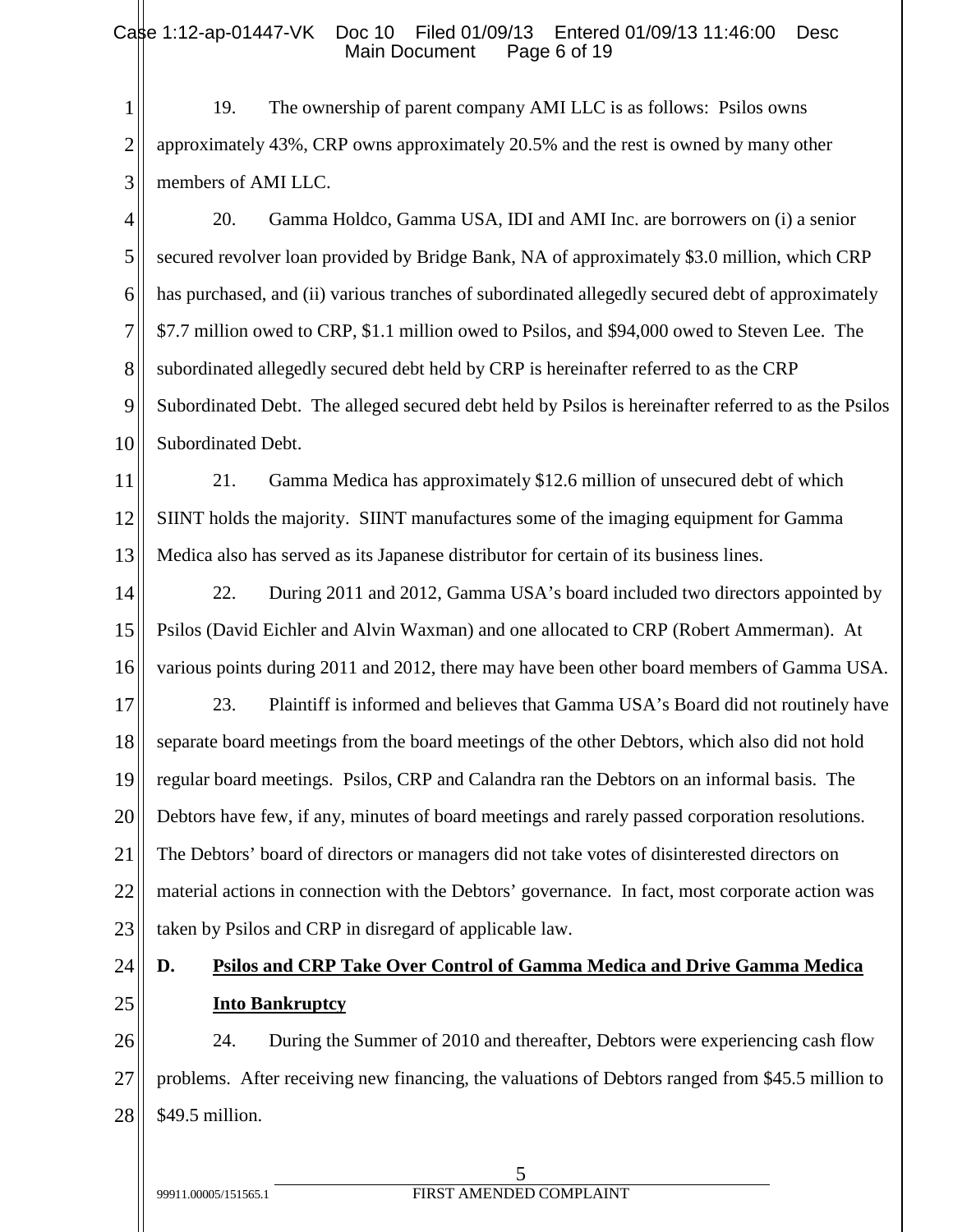1 2 3 25. By the end of February 2011, Debtors determined that they needed to raise additional capital. Gamma USA's CEO Bradley Patt and Psilos began communicating with investment banks and also considered a possible preferred stock equity raise.

4 5 6 7 8 9 10 11 26. At the urging of CRP, Psilos instructed Patt on June 1, 2011 to hire James Calandra of the restructuring firm Birch Hill to access and recommend improvements to the financial management of Debtors. Psilos did not provide the names of any other restructuring firms and insisted that Debtors retain Calandra through Birch Hill. CRP insisted that Psilos cause the Debtors to engage Calandra. No other alternatives were presented to board members, and the disinterested board members were not fully informed of Calandra's close relationship with CRP. These non-disclosures proved to be of critical importance given the breaches of duty of loyalty further described herein.

12 13 14 15 16 27. Plaintiff is informed and believes that Calandra served as the agent of CRP and at times also served as the agent of Psilos. Calandra assumed many of the senior management roles for each of the Debtors, and had a direct line of communication with both Psilos and CRP. CRP also had regular communications with Psilos regarding the day-to-day management of Debtors. Psilos and CRP used Calandra to take control over the day-to-day operations of the Debtors.

17 Calandra did not similarly communicate with other board members.

18 19 20 28. The Debtors continued to lose money after Calandra was employed by the Debtors. During the Summer of 2011, Psilos issued a term sheet to provide \$6.0 million in financing to the Debtors conditioned on Calandra and Psilos having a greater role in running the business.

21 22 29. On approximately August 11, 2011, Eichler informed Patt that Psilos' new \$6.0 million financing was conditioned on the following management changes:

23 24

a. A new Executive Committee would manage the Debtors consisting of Waxman (Psilos), Eichler (Psilos), Calandra (Birch Hill) and Patt.

25 26 b. Calandra would be appointed CFO and report directly to the Executive Committee, and would be President and CEO of the pre-clinical imaging division.

27 28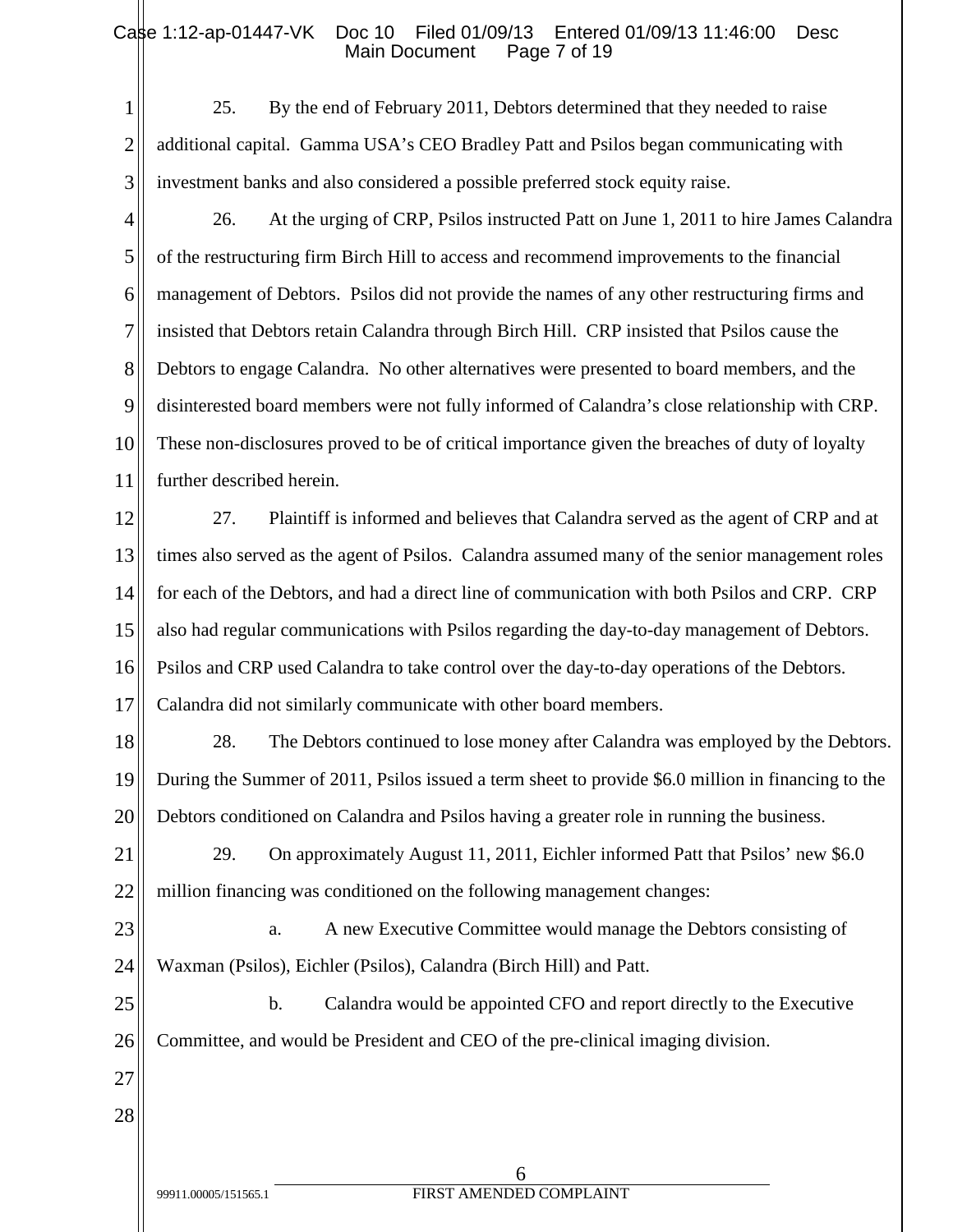1 2 3 c. Patt would be President and CEO of only the clinical business. In practice, Psilos, with the knowledge, consent or acquiescence of CRP, would make all management decisions thereafter.

4 5 6 7 8 30. Even though the Debtors needed the funds and its board agreed to the management changes, Psilos reneged on its agreement to provide the financing for the business during the Fall of 2011. However, Psilos and CRP refused to permit the Debtors to seek financing from any other source. Neither Psilos nor CRP agreed to advance funds sufficient for the Debtors to operate successfully.

- 9 10 31. Eventually, Psilos, CRP and Calandra caused Patt to be removed as CEO. At the direction of Psilos and CRP, the Debtors then retained Calandra as CEO.
- 11 12 13 14 32. In October 2011, Psilos informed SIINT (Gamma Medica's largest unsecured creditor) that Psilos would not provide new financing unless SIINT agreed to substantially discount the amount of its unsecured debt. Psilos also threatened to force the Debtors into bankruptcy unless the unsecured creditors agreed to discount the amounts that they were owed.
- 15 16 17 18 19 33. In late 2011, Psilos, CRP and Calandra caused the Debtors to retain the investment banking firm Houlihan Lokey ("HL") to locate a potential buyer for the pre-clinical business. In or about January of 2012, HL was retained to locate a buyer for the clinical business. While HL was engaged, Psilos was collaborating with CRP in an effort to cause a foreclosure on the assets of the Debtors so that Psilos could acquire the Debtors' assets.

20 21 22 23 24 25 34. Plaintiff is informed and believes that the Debtors received significant serious inquiries for the acquisition of the clinical molecular breast imaging division, but the clinical business was not sold due to Psilos' failure to cooperate in connection with any sale. Indeed, Calandra and Psilos caused the sale process to fail, and thereby virtually ensured that Debtors would file chapter 11 bankruptcy petitions, so that Psilos and/or CRP could then acquire the Debtors' businesses for substantially less than their actual value.

26 27 28 35. Plaintiff is informed and believes that Calandra also conspired with CRP to enable CRP to take control of the bankruptcy process and to ensure that the bankruptcy was run for the purpose of CRP being repaid its loan obligations.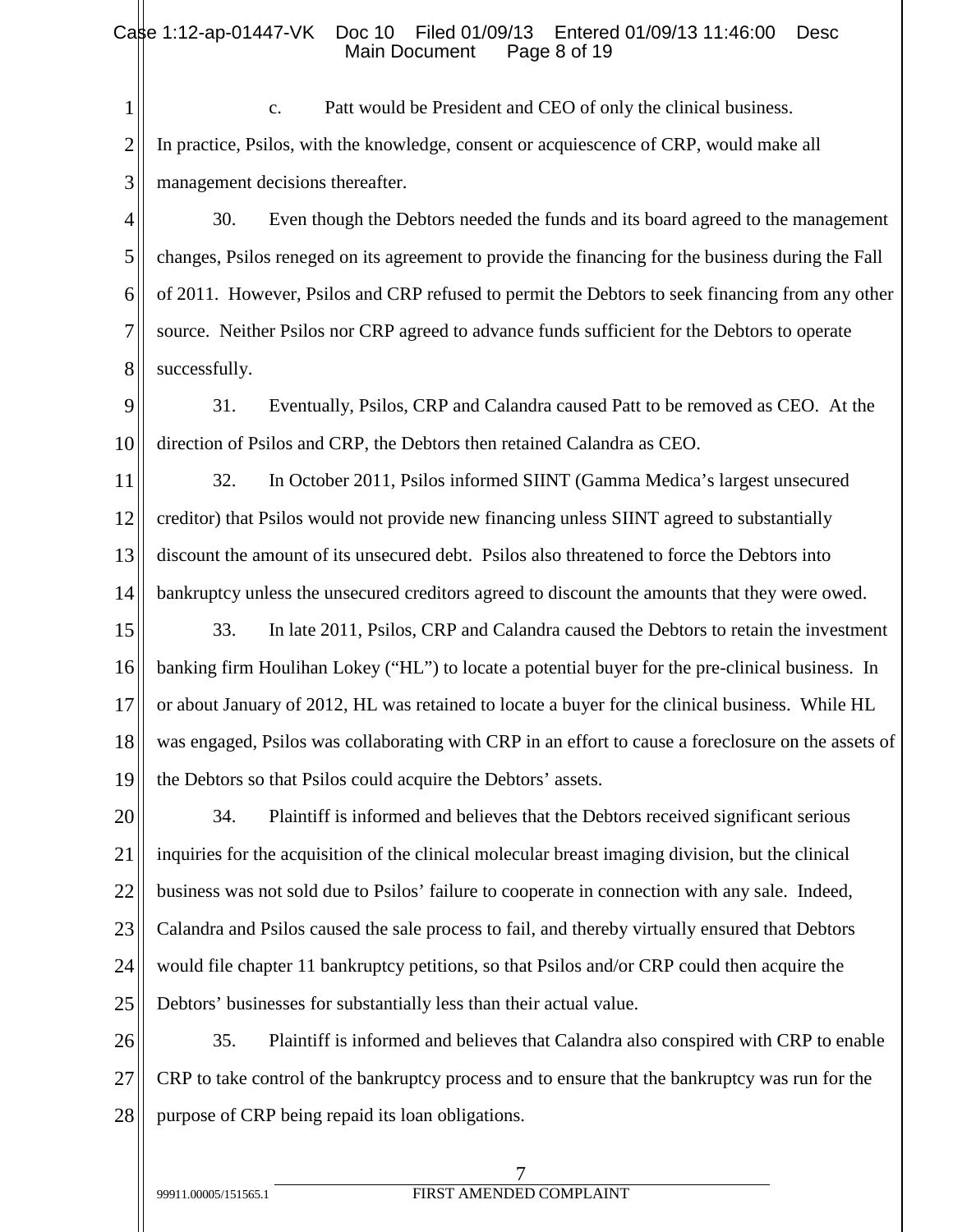|                | Case 1:12-ap-01447-VK<br>Filed 01/09/13 Entered 01/09/13 11:46:00<br>Doc 10<br><b>Desc</b><br><b>Main Document</b><br>Page 9 of 19 |  |  |
|----------------|------------------------------------------------------------------------------------------------------------------------------------|--|--|
| 1              | <b>FIRST CLAIM FOR RELIEF</b>                                                                                                      |  |  |
| 2              | <b>FOR BREACH OF FIDUCIARY DUTY</b>                                                                                                |  |  |
| 3              | (against all Defendants)                                                                                                           |  |  |
| $\overline{4}$ | 36.<br>Plaintiffs incorporate the allegations contained in Paragraphs 1 to 35 of this                                              |  |  |
| 5              | Complaint.                                                                                                                         |  |  |
| 6              | 37.<br>Plaintiff is informed and believes that Defendants Calandra, Waxman, Eichler, and                                           |  |  |
| 7              | Ammerman were members of the board of directors for Gamma USA and other Debtors during                                             |  |  |
| 8              | 2011 and 2012. Calandra was the CFO and then CEO of Gamma USA as well. Each individual                                             |  |  |
| 9              | defendant owed a fiduciary duty to Debtors and their stakeholders. This fiduciary duty included                                    |  |  |
| 10             | both a duty of loyalty and a duty of care.                                                                                         |  |  |
| 11             | 38.<br>CRP and Psilos each owed a fiduciary duty to Debtors by exercising excessive                                                |  |  |
| 12             | control over Debtors as lenders. In 2011 and 2012, CRP and Psilos assumed the day-to-day                                           |  |  |
| 13             | management functions of Debtors, and repeatedly took actions to protect their interests as debt                                    |  |  |
| 14             | holders without regard to the best interest of the corporation. The excessive control by CRP and                                   |  |  |
| 15             | Psilos was detrimental to Debtors because CRP and Psilos caused Debtors to miss opportunities                                      |  |  |
| 16             | for financing, capital contributions, improved sales and the selling of the business or part of the                                |  |  |
| 17             | business. Under these circumstances, CRP and Psilos, through Calandra, became the                                                  |  |  |
| 18             | instrumentalities through which Debtors conducted their day-to-day business such that Debtors                                      |  |  |
| 19             | were run for the benefit of CRP and Psilos.                                                                                        |  |  |
| 20             | 39.<br>Plaintiff is informed and believes that Defendants Waxman, Eichler, Psilos and                                              |  |  |
| 21             | other defendants to be named, breached their fiduciary duty by the following conduct:                                              |  |  |
| 22             | Preferring the interests of Psilos as a subordinated debt holder over the<br>a.                                                    |  |  |
| 23             | interests of Debtors;                                                                                                              |  |  |
| 24             | Taking actions to enable Psilos to purchase at least part of Debtors'<br>b.                                                        |  |  |
| 25             | businesses;                                                                                                                        |  |  |
| 26             | Failing to maximize the value of Debtors as an enterprise; and<br>c.                                                               |  |  |
| 27             | Taking actions to the detriment of the unsecured creditors, including<br>d.                                                        |  |  |
| 28             | without limitation, causing the Debtors to increase their unsecured trade credit to maximize the                                   |  |  |
|                | 8<br>FIRST AMENDED COMPLAINT<br>99911.00005/151565.1                                                                               |  |  |
|                |                                                                                                                                    |  |  |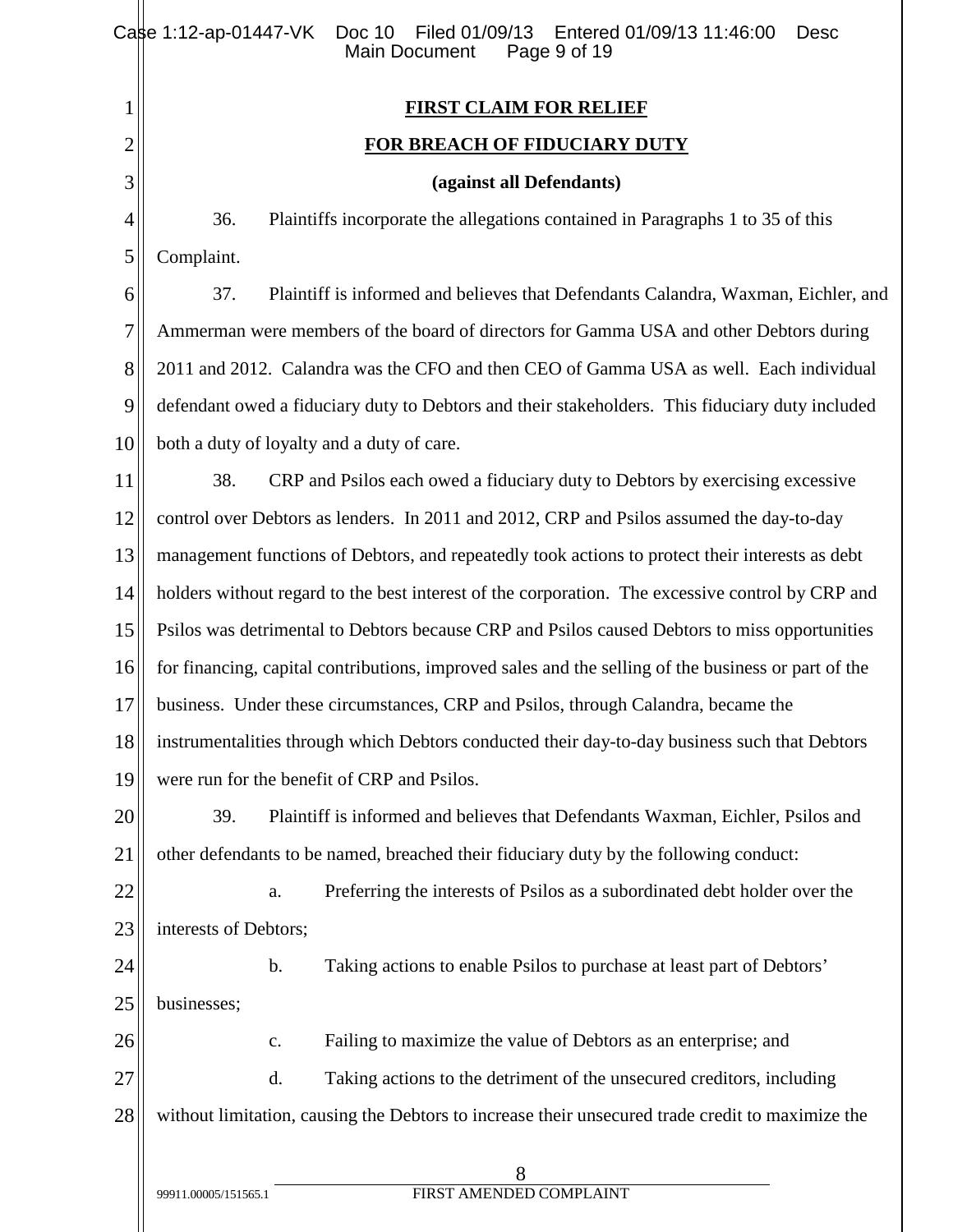1 2 value of the assets of the Debtors so that any foreclosure sale or liquidation sale would be more likely to cover their secured debt.

3 4 5 6 7 8 9 40. Plaintiff is informed and believes that Defendants Waxman and Eichler served on the Gamma USA board and the boards of other Debtors as agents of Psilos to protect its financial interest in Debtors. Waxman and Eichler acted within the course and scope of their employment at Psilos in connection with their service as board members, and took actions on the boards in accordance with the interests of Psilos. As such, Psilos is liable for the breach of fiduciary duty by its agents Waxman and Eichler under the doctrine of *respondeat superior*, which is separate from its direct lender liability.

10 11 12 13 14 15 16 17 41. Plaintiff is informed and believes that Psilos also aided and abetted Waxman and Eichler in their breach of fiduciary duty to Debtors. Psilos knew that the conduct of Waxman and Eichler constituted a breach of fiduciary duty, and knew that Waxman and Eichler were acting in the interests of Psilos, and not Debtors. Moreover, because Waxman and Eichler are partners in Psilos and/or members of a related controlling LLC or limited partnership, their conduct and knowledge is imputed to Psilos. Psilos gave substantial assistance or encouragement to Waxman and Eichler to serve as board members and to protect Psilos' interests by compensating them for their work on behalf of Debtors.

18 19 42. Plaintiff is informed and believes that Defendants Ammerman, CRP, and other defendants to be named, breached their fiduciary duty by the following conduct:

20 21 a. Preferring the interests of CRP as a subordinated debt holder over the interests of Debtors;

22

b. Causing Debtors to be run for the purpose of having CRP's debts repaid;

23

c. Failing to maximize the value of Debtors as an enterprise; and

24 25 26 27 d. Taking actions to the detriment of the unsecured creditors, including without limitation, causing the Debtors to increase their unsecured trade credit to maximize the value of the assets of the Debtors so that any foreclosure sale or liquidation sale would be more likely to cover their secured debt.

28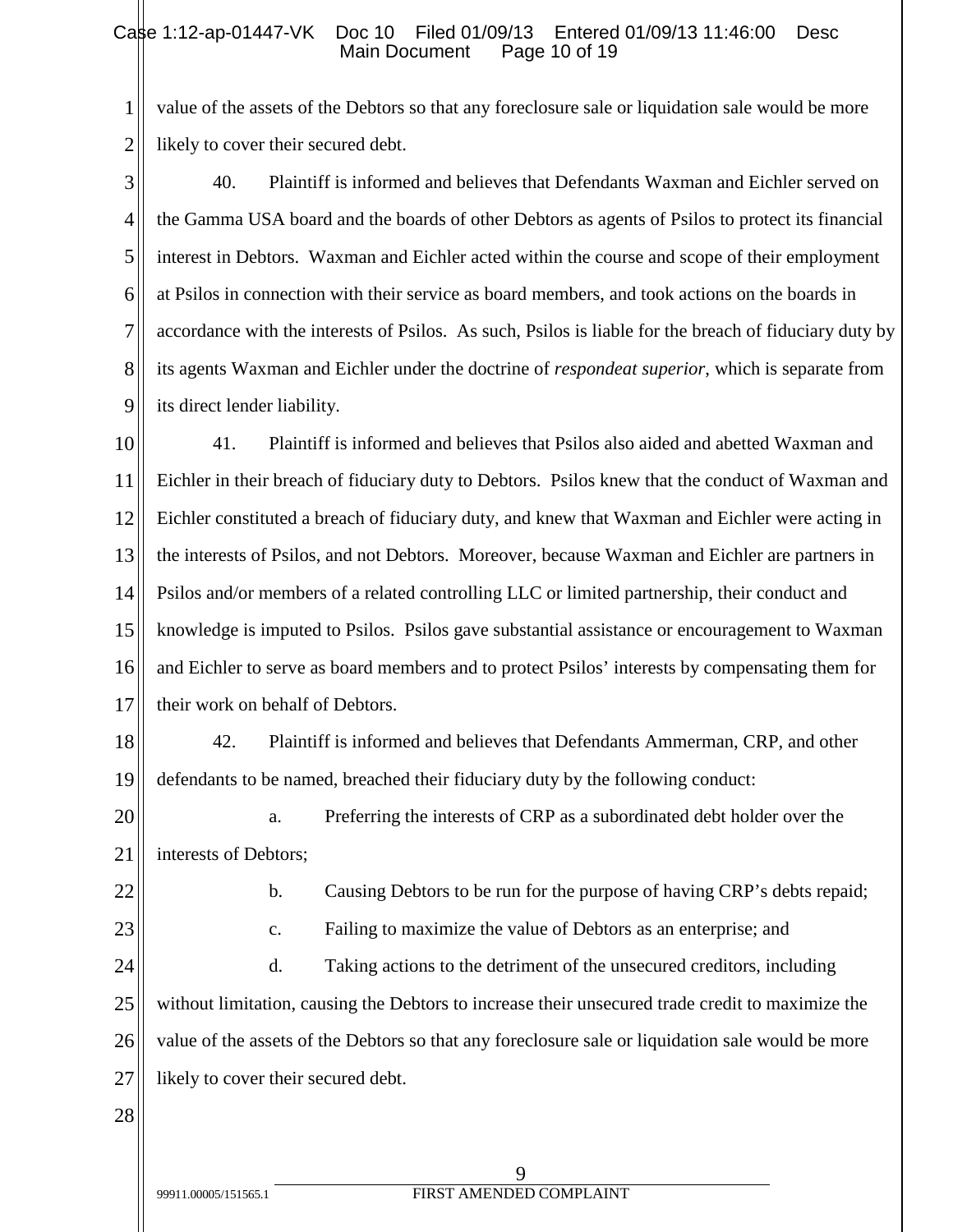| 1              | 43.<br>Plaintiff is informed and believes that Defendant Ammerman served on the Gamma                     |  |
|----------------|-----------------------------------------------------------------------------------------------------------|--|
| $\overline{2}$ | USA board and the boards of other Debtors as an agent of CRP to protect its financial interest in         |  |
| 3              | Debtors. Ammerman acted within the course and scope of his employment at CRP in connection                |  |
| $\overline{4}$ | with his service as a board member, and took actions on the boards in accordance with the                 |  |
|                |                                                                                                           |  |
| 5              | interests of CRP. As such, CRP is liable for the breach of fiduciary duty by its agent Ammerman           |  |
| 6              | under the doctrine of <i>respondeat superior</i> , which is separate from its direct lender liability.    |  |
| 7              | Plaintiff is informed and believes that CRP also aided and abetted Ammerman in<br>44.                     |  |
| 8              | his breach of fiduciary duty to Debtors. CRP knew that the conduct of Ammerman constituted a              |  |
| 9              | breach of fiduciary duty, and that Ammerman was acting at all times in the interests of CRP, and          |  |
| 10             | not Debtors. Moreover, because Ammerman was a partner in CRP and/or a member of a related                 |  |
| 11             | controlling LLC or limited partnership, his conduct and knowledge is imputed to CRP. CRP gave             |  |
| 12             | substantial assistance or encouragement to Ammerman to serve as a board member and to protect             |  |
| 13             | CRP's interests by compensating him for his work on behalf of Debtors.                                    |  |
| 14             | 45.<br>Plaintiff is informed and believes that Defendant Calandra breached his fiduciary                  |  |
| 15             | duty by the following conduct:                                                                            |  |
| 16             | Preferring the personal interest of Calandra over the interests of Debtors;<br>a.                         |  |
| 17             | Preferring the interests of CRP and Psilos over the interests of Debtors;<br>b.                           |  |
| 18             | Failing to maximize the value of Debtors as an enterprise; and<br>c.                                      |  |
| 19             | Taking actions in the bankruptcy cases to further his personal interests and<br>d.                        |  |
| 20             | the interests of CRP and Psilos.                                                                          |  |
| 21             | 46.<br>Plaintiff is informed and believes that Defendant Calandra served on the Gamma                     |  |
| 22             | USA board and the boards of other Debtors. He also was CFO and then CEO of Gamma USA.                     |  |
| 23             | Calandra was the agent of Birch Hill in rendering his services to Debtors. Calandra acted within          |  |
| 24             | the course and scope of his employment at Birch Hill in connection with his service as a board            |  |
| 25             | member and officer, and took actions in accordance with the interests of Birch Hill. As such,             |  |
| 26             | Birch Hill is liable for the breach of fiduciary duty by Calandra under the doctrine of <i>respondeat</i> |  |
| 27             | superior.                                                                                                 |  |
| 28             |                                                                                                           |  |
|                |                                                                                                           |  |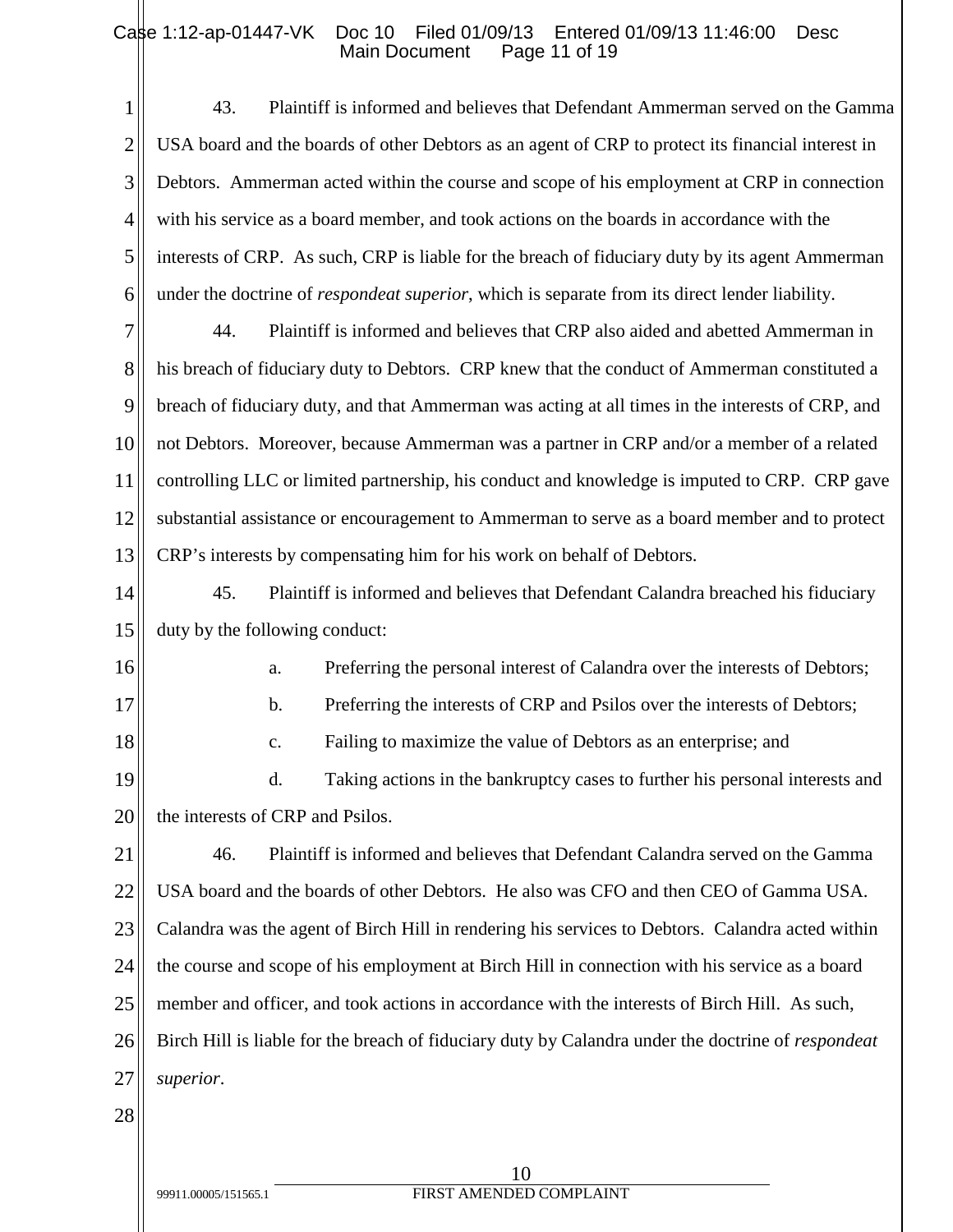| 1              | Plaintiff is informed and believes that Birch Hill aided and abetted Calandra in his<br>47.         |
|----------------|-----------------------------------------------------------------------------------------------------|
| $\overline{2}$ | breach of fiduciary duty to Debtors. Birch Hill knew that the conduct of Calandra constituted a     |
| 3              | breach of fiduciary duty, and that Calandra was acting at all times in the interests of Birch Hill, |
| $\overline{4}$ | and not Debtors. Moreover, Calandra was a partner in Birch Hill so that his conduct and             |
| 5              | knowledge is imputed to Birch Hill. Birch Hill gave substantial assistance or encouragement to      |
| 6              | Calandra to serve as a board member and to protect Birch Hill's interests by compensating him for   |
| $\overline{7}$ | his work on behalf of Debtors.                                                                      |
| 8              | Plaintiff is informed and believes that the management decisions made by each of<br>48.             |
| 9              | the Defendants were not made in good faith and involved conflicts of interest between Debtors       |
| 10             | and each of the Defendants, such that none of the Defendants is insulated by the business           |
| 11             | judgment rule.                                                                                      |
| 12             | As a result of these breaches of fiduciary duty, Plaintiff is entitled to recover<br>49.            |
| 13             | compensatory damages in an amount to be proven at trial.                                            |
| 14             | Plaintiff is informed and believes that the conduct of each of the Defendants was<br>50.            |
| 15             | malicious, fraudulent and oppressive, such that Plaintiff seeks an award of punitive damages        |
| 16             | against each of them.                                                                               |
| 17             | <b>SECOND CLAIM FOR RELIEF</b>                                                                      |
| 18             | <b>FOR NEGLIGENCE</b>                                                                               |
| 19             | (against all Defendants)                                                                            |
| 20             | Plaintiffs incorporate the allegations contained in Paragraphs 1 to 35 of this<br>51.               |
| 21             | Complaint.                                                                                          |
| 22             | As a director and in the case of Calandra as an officer as well, each individual<br>52.             |
| 23             | Defendant owed a duty of care to the Debtors and their shareholders.                                |
| 24             | 53.<br>Plaintiff is informed and believes that Defendants Waxman and Eichler breached               |
| 25             | their duty of care by the following conduct:                                                        |
| 26             | Failing to supervise Calandra in his role as CFO and CEO of Gamma USA<br>a.                         |
| 27             | and as an officer of other Debtors;                                                                 |
| 28             |                                                                                                     |
|                | 11                                                                                                  |
|                | FIRST AMENDED COMPLAINT<br>99911.00005/151565.1                                                     |
|                |                                                                                                     |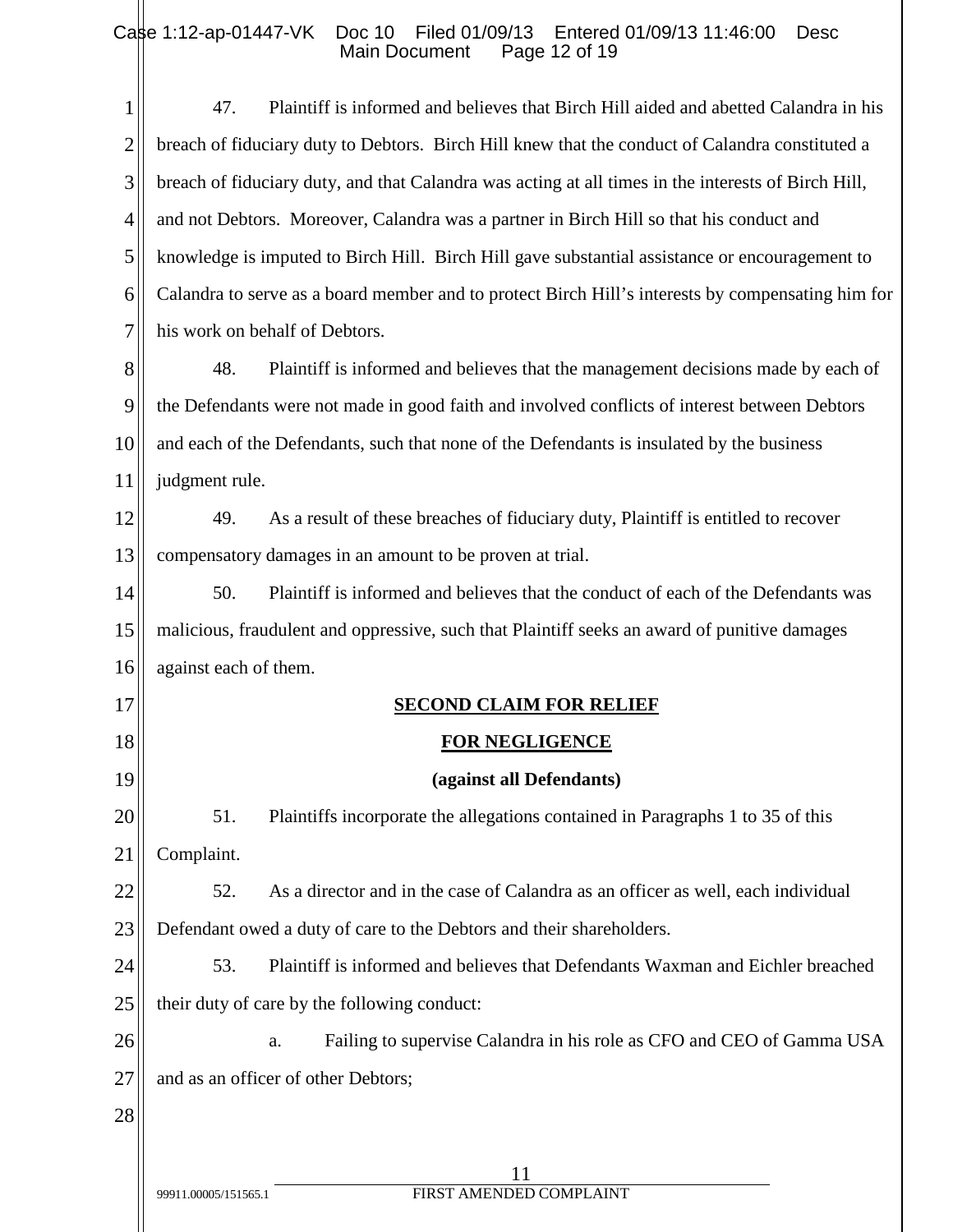| 1  | Preferring the interests of Psilos as a subordinated debt holder over the<br>b.                      |  |
|----|------------------------------------------------------------------------------------------------------|--|
| 2  | interests of Debtors;                                                                                |  |
| 3  | Taking actions to enable Psilos to purchase at least part of Debtors'<br>c.                          |  |
| 4  | businesses;                                                                                          |  |
| 5  | Failing to maximize the value of the corporation as an enterprise; and<br>d.                         |  |
| 6  | Taking actions to the detriment of the unsecured creditors.<br>e.                                    |  |
| 7  | Plaintiff is informed and believes that Defendants Waxman and Eichler served on<br>54.               |  |
| 8  | the Gamma USA board and the boards of other Debtors as agents of Psilos to protect its financial     |  |
| 9  | interest in Debtors. Waxman and Eichler acted within the course and scope of their employment        |  |
| 10 | at Psilos in connection with their service as board members, and took actions on the board in        |  |
| 11 | accordance with the interests of Psilos. As such, Psilos is liable for the breach of duty of care by |  |
| 12 | Waxman and Eichler under the doctrine of <i>respondeat superior</i> .                                |  |
| 13 | Plaintiff is informed and believes that Defendant Ammerman breached his duty of<br>55.               |  |
| 14 | care by the following conduct:                                                                       |  |
| 15 | Failing to supervise Calandra in his role as CFO and CEO of Gamma USA<br>a.                          |  |
| 16 | and as an officer of other Debtors;                                                                  |  |
| 17 | b.<br>Preferring the interests of CRP as a subordinated debt holder over the                         |  |
| 18 | interests of Debtors;                                                                                |  |
| 19 | Taking actions to enable Psilos and/or CRP to purchase at least part of<br>$\mathbf{c}$ .            |  |
| 20 | Debtors' businesses;                                                                                 |  |
| 21 | d.<br>Causing Debtors to be run for the purpose of having CRP's debts repaid;                        |  |
| 22 | and                                                                                                  |  |
| 23 | Failing to maximize the value of Debtors as an enterprise.<br>e.                                     |  |
| 24 | 56.<br>Plaintiff is informed and believes that Defendant Ammerman served on the Gamma                |  |
| 25 | USA board and the boards of other Debtors. He was also as an agent of CRP to protect its             |  |
| 26 | financial interest in Debtors. Ammerman acted within the course and scope of his employment at       |  |
| 27 | CRP in connection with his service as a board member, and took actions on the board in               |  |
| 28 |                                                                                                      |  |
|    | 12                                                                                                   |  |
|    | FIRST AMENDED COMPLAINT<br>99911.00005/151565.1                                                      |  |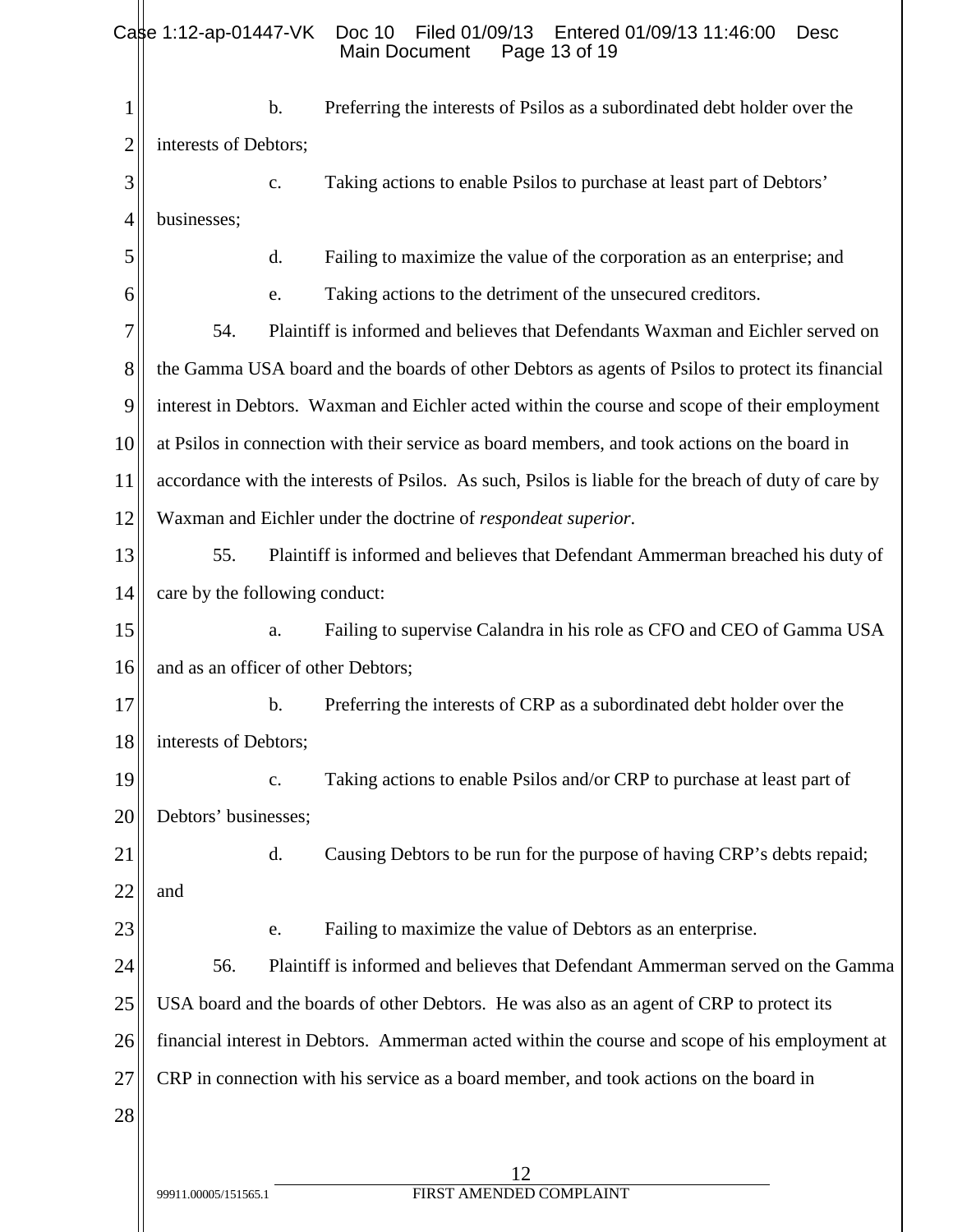| 1              | accordance with the interests of CRP. As such, CRP is liable for the breach of duty of care by       |  |
|----------------|------------------------------------------------------------------------------------------------------|--|
| $\overline{c}$ | Ammerman under the doctrine of <i>respondeat superior</i> .                                          |  |
| 3              | Plaintiff is informed and believes that Defendant Calandra breached his duty of<br>57.               |  |
| $\overline{4}$ | care by the following conduct:                                                                       |  |
| 5              | Preferring the personal interest of Calandra over the interest of Debtors;<br>a.                     |  |
| 6              | Preferring the interests of CRP and Psilos over the interests of Debtors;<br>b.                      |  |
| 7              | Failing to maximize the value of the Debtors;<br>c.                                                  |  |
| 8              | d.<br>Taking actions to the detriment of the unsecured creditors; and                                |  |
| 9              | Taking actions in the bankruptcy cases to further his personal interests and<br>e.                   |  |
| 10             | the interests of CRP and Psilos.                                                                     |  |
| 11             | 58.<br>Plaintiff is informed and believes that Defendant Calandra served on the Gamma                |  |
| 12             | USA board and the boards of other Debtors. He was also CFO and then CEO of Gamma USA and             |  |
| 13             | an officer of other Debtors. Calandra was the agent of Birch Hill in rendering his services to       |  |
| 14             | Debtors. Calandra acted within the course and scope of his employment at Birch Hill, and took        |  |
| 15             | actions in accordance with the interests of Birch Hill. As such, Birch Hill is liable for the breach |  |
| 16             | of duty of care by Calandra under the doctrine of respondeat superior.                               |  |
| 17             | 59.<br>As a result of the breaches of duty of care alleged above, Plaintiff is entitled to           |  |
| 18             | recovery compensatory damages from each Defendant in an amount to be proven at trial.                |  |
| 19             | <b>THIRD CLAIM FOR RELIEF</b>                                                                        |  |
| 20             | FOR BREACH OF IMPLIED COVENANT                                                                       |  |
| 21             | OF GOOD FAITH AND FAIR DEALING                                                                       |  |
| 22             | (against Psilos and CRP)                                                                             |  |
| 23             | 60.<br>Plaintiffs incorporate the allegations contained in Paragraphs 1 to 35 and 37 to 50           |  |
| 24             | of this Complaint.                                                                                   |  |
| 25             | Psilos had a contractual relationship with Debtors based on loan and security<br>61.                 |  |
| 26             | agreements pursuant to which Psilos had loaned approximately \$1.1 million to Gamma USA as of        |  |
| 27             | August 2012. Psilos was also a preferred Series A shareholder by contract with Gamma Medica.         |  |
| 28             |                                                                                                      |  |
|                | 13                                                                                                   |  |
|                |                                                                                                      |  |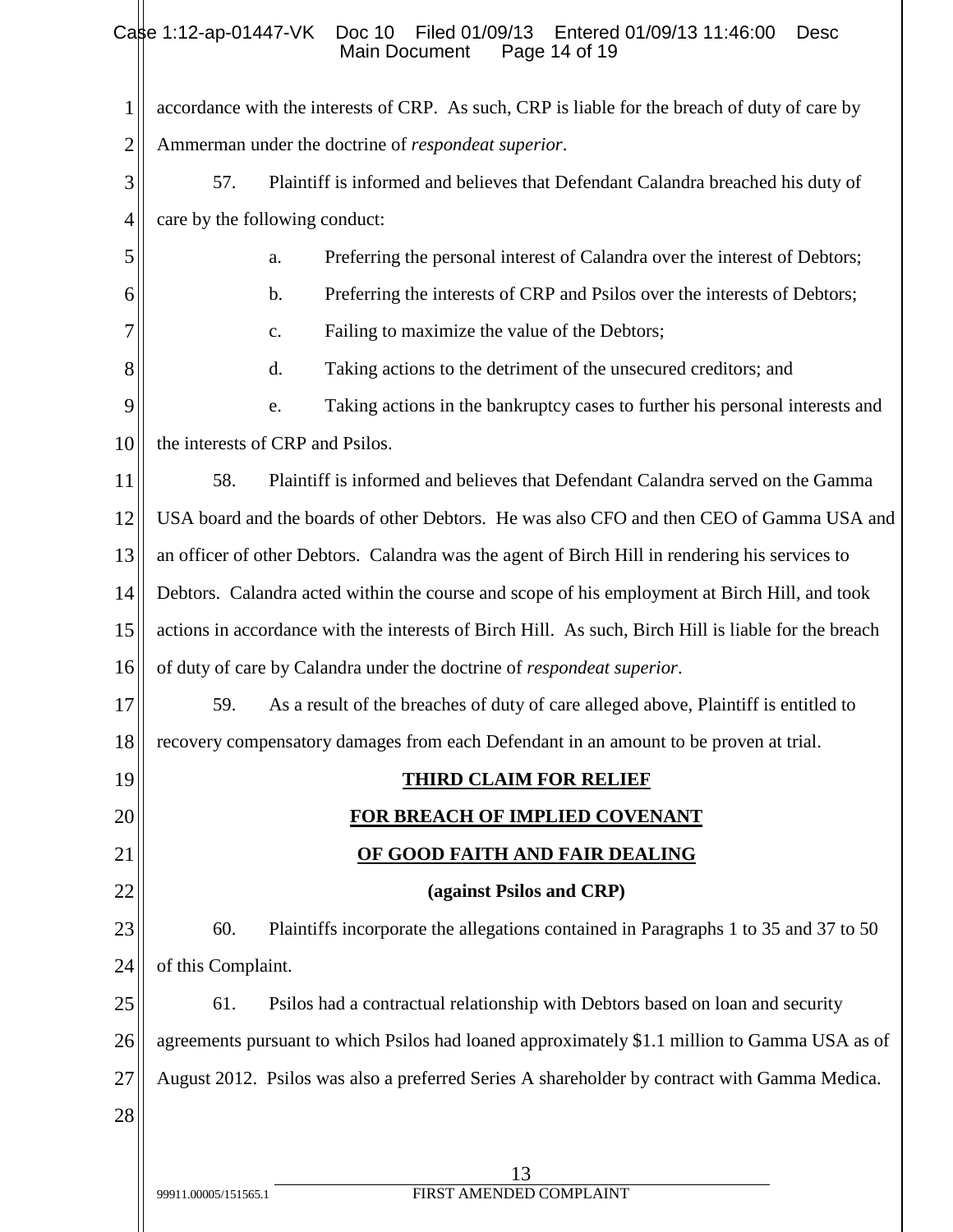| 1              | 62.                                                                | CRP had a contractual relationship with Debtors based on loan and security                          |
|----------------|--------------------------------------------------------------------|-----------------------------------------------------------------------------------------------------|
| $\overline{2}$ |                                                                    | agreements pursuant to which CRP had loaned approximately \$7.7 million to Gamma USA as of          |
| 3              |                                                                    | August 2012. The security agreements with CRP and Psilos did not give them (among other             |
| $\overline{4}$ |                                                                    | things) a security interest in commercial tort claims held by Debtors. CRP was also a preferred     |
| 5              |                                                                    | Series A shareholder by contract with Gamma Medica.                                                 |
| 6              | 63.                                                                | There is an implied covenant of good faith and fair dealing in every contract.                      |
| 7              | 64.                                                                | Psilos and CRP breached the implied covenant of good faith and fair dealing by the                  |
| 8              | following conduct:                                                 |                                                                                                     |
| 9              |                                                                    | Making decisions on behalf of Debtors in order to advance their respective<br>a.                    |
| 10             | interests;                                                         |                                                                                                     |
| 11             |                                                                    | Exercising excessive control over Debtors as lenders by, among other<br>b.                          |
| 12             |                                                                    | things, repeatedly protecting the interests of CRP and Psilos as debt holders without regard to the |
| 13             |                                                                    | best interest of Debtors and asserting interests in collateral to which CRP and Psilos are not      |
| 14             | entitled; and                                                      |                                                                                                     |
| 15             |                                                                    | Refusing to permit Debtors to obtain financing from any other source.<br>$C_{\bullet}$              |
| 16             | 65.                                                                | These breaches of the good faith covenant caused the Gamma USA board to take                        |
| 17             |                                                                    | actions that drove Debtors into bankruptcy. Psilos and CRP now seek to acquire the business or      |
| 18             |                                                                    | part of the business in bankruptcy because Psilos and CRP did not want the creditors to be paid.    |
| 19             |                                                                    | 66. As a result of the breach of the good faith covenant by Psilos and CRP, Plaintiff is            |
| 20             |                                                                    | entitled to recover compensatory damages against Defendants in an amount to be proven at trial      |
| 21             |                                                                    | and a determination as to their actual collateral.                                                  |
| 22             |                                                                    | <b>FOURTH CLAIM FOR RELIEF</b>                                                                      |
| 23             |                                                                    | <b>FOR PROMISSORY ESTOPPEL</b>                                                                      |
| 24             |                                                                    | (against Psilos)                                                                                    |
| 25             | 67.                                                                | Plaintiffs incorporate the allegations contained in Paragraphs 1 to 35 of this                      |
| 26             | Complaint.                                                         |                                                                                                     |
| 27             | 68.                                                                | Psilos orally promised to provide \$6.0 million in financing to Debtors conditional                 |
| 28             | on Debtors making a series of changes to its management structure. |                                                                                                     |
|                |                                                                    | 14                                                                                                  |
|                | 99911.00005/151565.1                                               | FIRST AMENDED COMPLAINT                                                                             |
|                |                                                                    |                                                                                                     |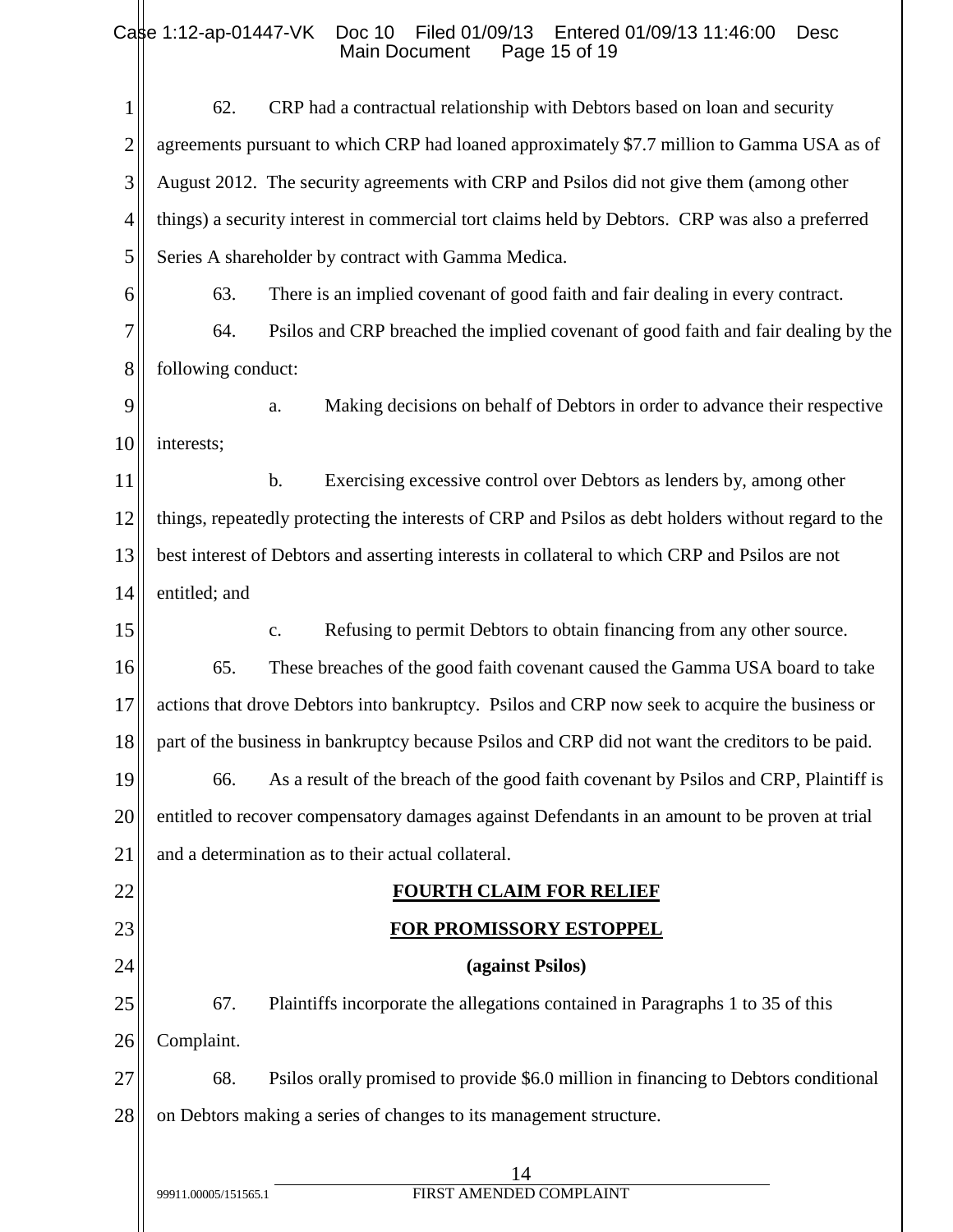| $\mathbf{1}$   | 69.                  | Debtors detrimentally relied on Psilos' promise to provide \$6.0 million of financing             |
|----------------|----------------------|---------------------------------------------------------------------------------------------------|
| $\overline{2}$ |                      | by implementing the management changes and not seeking financing from other sources.              |
| 3              | 70.                  | After promising to do so, Psilos refused to provide the \$6.0 million in financing.               |
| 4              | 71.                  | Psilos is estopped from refusing to provide the \$6.0 million in financing based                  |
| 5              |                      | upon Debtors' detrimental reliance.                                                               |
| 6              | 72.                  | During the several month time period that Psilos promised to provide the financing,               |
| 7              |                      | Psilos refused to permit Debtors to obtain financing from any other source. As a result, Debtors  |
| 8              |                      | did not receive critical financing that would have enabled them to avoid filing chapter 11        |
| 9              |                      | bankruptcy petitions. If Psilos had provided the financing that it had promised, Debtors would    |
| 10             |                      | have had more time to turn around the business and/or sell the business.                          |
| 11             | 73.                  | Plaintiff is entitled to recover compensatory damages against Psilos in an amount to              |
| 12             | be proven at trial.  |                                                                                                   |
| 13             |                      | <b>FIFTH CLAIM FOR RELIEF</b>                                                                     |
| 14             |                      | FOR CANCELLATION OF INDEBTEDNESS BASED ON OF USURY                                                |
| 15             |                      | (Against CRP And Psilos)                                                                          |
| 16             | 74.                  | Plaintiff incorporates the allegations of Paragraphs 1 to 35 of the Complaint.                    |
| 17             | 75.                  | Defendants CRP and Psilos have filed Proof of Claims in these related bankruptcy                  |
| 18             |                      | cases to recover on their subordination secured loans. The CRP Subordinated Debt is alleged to    |
| 19             |                      | be approximately \$7.7 million; the Psilos Subordinated Debt is alleged to be approximately \$1.1 |
| 20             | million.             |                                                                                                   |
| 21             | 76.                  | According to the CRP Subordinated Debt documents attached to CRP's proof of                       |
| 22             |                      | claim filed in these bankruptcy cases, the CRP Subordinated Debt bears interest at the rate of    |
| 23             |                      | twenty two (22%) percent per annum.                                                               |
| 24             | 77.                  | According to the Psilos Subordinated Debt documents attached to Psilos' proofs of                 |
| 25             |                      | claims, the Psilos Subordinated Debt bears interest at the rate of seventeen percent (17%) per    |
| 26             | annum.               |                                                                                                   |
| 27             | 78.                  | Plaintiff is informed and believes that the interest charged on the Psilos                        |
| 28             |                      | Subordinated Debt and the CRP Subordinated Debt does not comply with Article 15 of the            |
|                |                      | 15                                                                                                |
|                | 99911.00005/151565.1 | FIRST AMENDED COMPLAINT                                                                           |
|                |                      |                                                                                                   |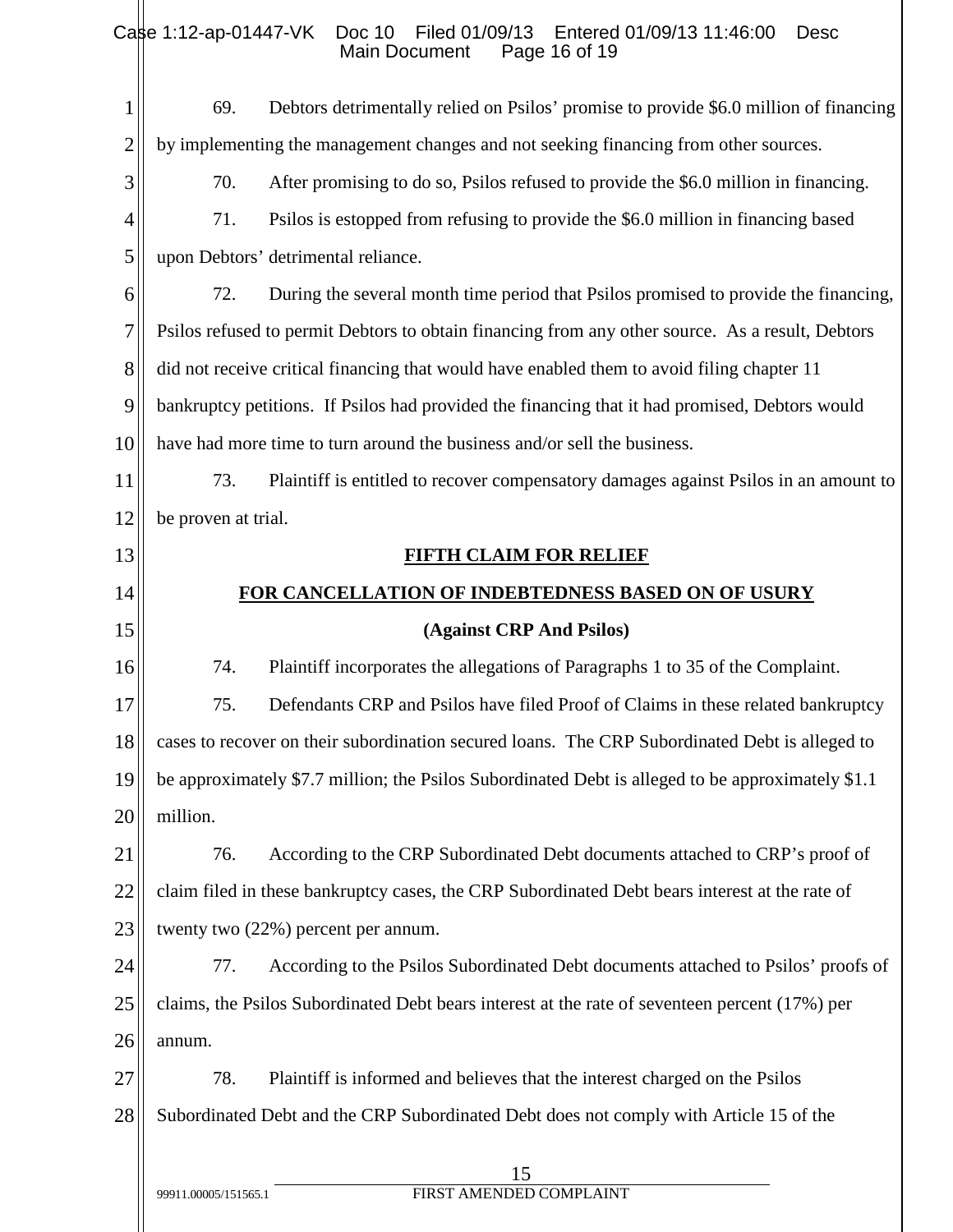| $\mathbf{1}$ | California Constitution and any other applicable law, and there is no exemption under California     |
|--------------|------------------------------------------------------------------------------------------------------|
| 2            | law or other applicable law which permits CRP and Psilos to charge the interest that each charged.   |
| 3            | 79.<br>Based upon the inequitable conduct by CRP and Psilos against the Debtors,                     |
| 4            | Plaintiff is entitled to cancellation of indebtedness to the maximum extent permitted by law, as     |
| 5            | well as the return of interest and principle paid by the Debtors.                                    |
| 6            | <b>DEMAND FOR JURY TRIAL</b>                                                                         |
| 7            | 80.<br>Plaintiff hereby requests trial by jury. Pursuant to LR 9015-2, Plaintiff does not            |
| $8\,$        | consent to a jury trial conducted by the Bankruptcy Court; rather it shall file a motion to withdraw |
| 9            | the reference to the United States District Court for the Central District of California.            |
| 10           | <b>PRAYER FOR RELIEF</b>                                                                             |
| 11           | Plaintiff prays for judgment against Defendants as follows:                                          |
| 12           | 1.<br>Compensatory damages, and such other determinations of rights as are necessary,                |
| 13           | as to the first, second, third, fourth and fifth claims;                                             |
| 14           | 2.<br>Cancelation of indebtedness and recovery of interest and principle to the maximum              |
| 15           | extent permitted by law;                                                                             |
| 16           | 3.<br>Punitive damages as to the first claim;                                                        |
| 17           | Reasonable attorneys' fees and costs of suit; and<br>4.                                              |
| 18           | 5.<br>Any further relief this Court deems appropriate.                                               |
| 19           | DATED: January 8, 2013<br>KINSELLA WEITZMAN ISER                                                     |
| 20           | KUMP & ALDISERT LLP                                                                                  |
| 21           |                                                                                                      |
| 22           | /s/ Gregory J. Aldisert<br>By:                                                                       |
| 23           | Gregory J. Aldisert                                                                                  |
| 24           | Proposed Special Counsel for Plaintiff<br><b>Official Committee of Creditors Holding</b>             |
| 25           | Unsecured Claims of: Gamma Medica (USA) Inc.,<br>Advanced Molecular Imaging LLC, Gamma               |
| 26           | Medica-Ideas, Inc., Advanced Molecular Imaging,<br>Inc. and Industrial Digital Imaging, Inc.         |
| 27           |                                                                                                      |
| 28           |                                                                                                      |
|              | 16                                                                                                   |
|              | FIRST AMENDED COMPLAINT<br>99911.00005/151565.1                                                      |
|              |                                                                                                      |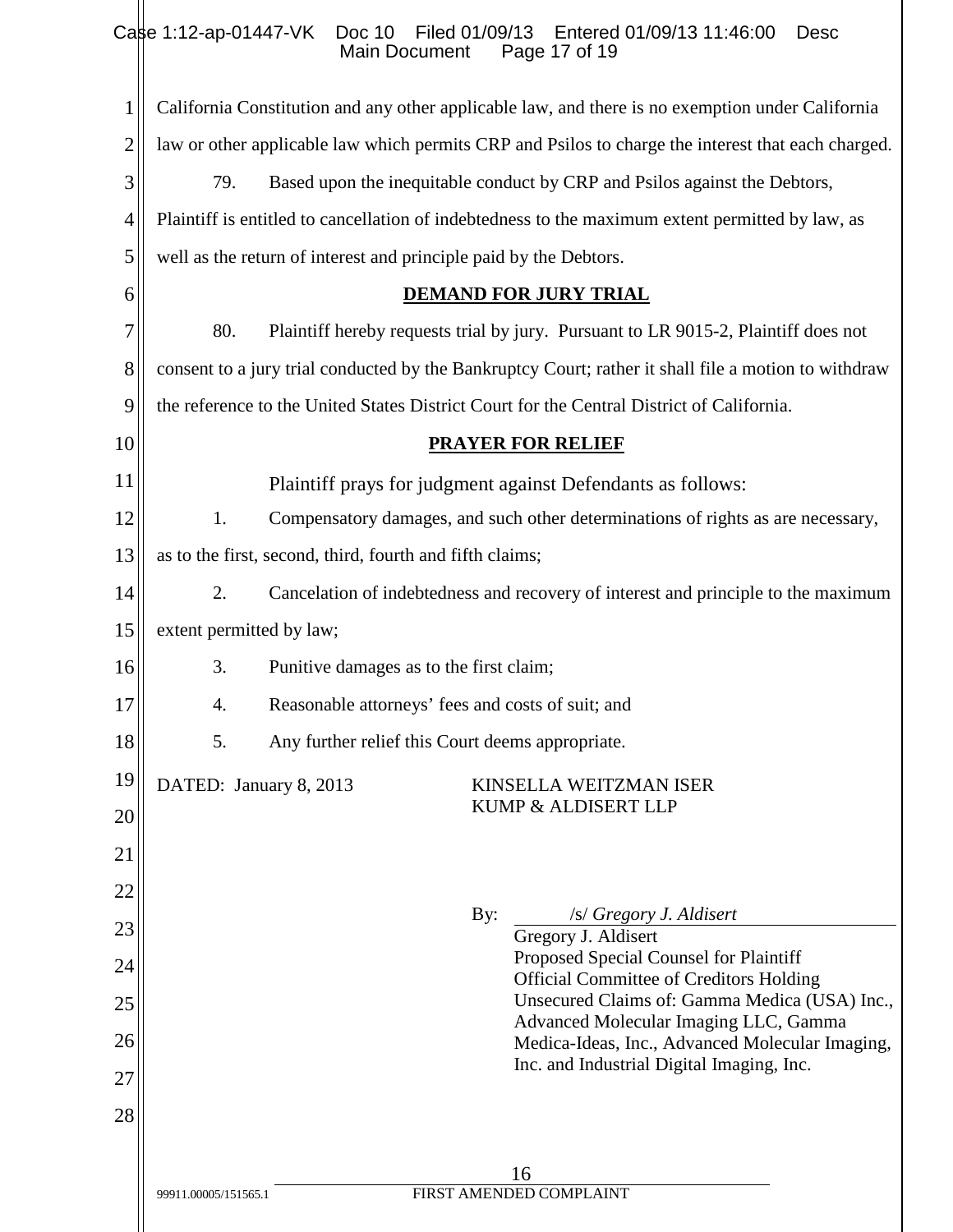## **PROOF OF SERVICE OF DOCUMENT**

I am over the age of 18 and not a party to this bankruptcy case or adversary proceeding. My business address is: 808 Wilshire Boulevard, 3rd Floor, Santa Monica, CA 90401

A true and correct copy of the foregoing document entitled (*specify*): **FIRST AMENDED COMPLAINT; NOTICE OF WITHDRAWAL RE COMPLAINT FILED AS "THIRD PARTY COMPLAINT" (DOCKET NUMBER 2); NOTICE OF ERRATA RE COMPLAINT (DOCKET NUMBER 1)** will be served or was served in the manner stated below:

**1**. **TO BE SERVED BY THE COURT VIA NOTICE OF ELECTRONIC FILING (NEF)**: Pursuant to controlling General Orders and LBR, the foregoing document will be served by the court via NEF and hyperlink to the document. On (*date*) \_\_\_\_\_\_\_\_\_\_\_, I checked the CM/ECF docket for this bankruptcy case or adversary proceeding and determined that the following persons are on the Electronic Mail Notice List to receive NEF transmission at the email addresses stated below:

Service information continued on attached page

#### **2. SERVED BY UNITED STATES MAIL**:

On (*date*) January 9, 2013, I served the following persons and/or entities at the last known addresses in this bankruptcy case or adversary proceeding by placing a true and correct copy thereof in a sealed envelope in the United States mail, first class, postage prepaid, and addressed as follows. Listing the judge here constitutes a declaration that mailing to the judge will be completed no later than 24 hours after the document is filed.

Capital Resource Partners V., L.P. c/o Robert C. Ammerman CRP Partners V, L.L.C. 85 Merrimac Street, Suite 200 Boston, MA 02114

Psilos Group Partners III, L.P. c/o Corporation Service Company 2711 Centerville Rd., Suite 400 Wilmington, DE 19808

Psilos Group Partners IIIB, L.P. c/o Corporation Service Company 2711 Centerville Rd., Suite 400 Wilmington, DE 19808

Robert C. Ammerman CRP Partners V, L.L.C. 85 Merrimac Street, Suite 200 Boston, MA 02114

David Eichler Psilos Group Partners III, L.P. 140 Broadway, 51st Floor New York, NY 10005

Birch Hill Partners, LLC c/o CT Corporation System 155 Federal Street # 700 Boston, MA 02110-1727

Psilos Group Partners IIIA, L.P. c/o Corporation Service Company 2711 Centerville Rd., Suite 400 Wilmington, DE 19808

Psilos Group Partners IIIC, L.P. c/o Corporation Service Company 2711 Centerville Rd., Suite 400 Wilmington, DE 19808

James Calandra Birch Hill Partners, LLC Two Capital Plaza 5<sup>th</sup> Floor Concord, NH 03301

Alvin Waxman Psilos Group Partners III, L.P. 140 Broadway, 51st Floor New York, NY 10005

Service information continued on attached page

10744.00002/151733.1 This form is mandatory. It has been approved for use by the United States Bankruptcy Court for the Central District of California.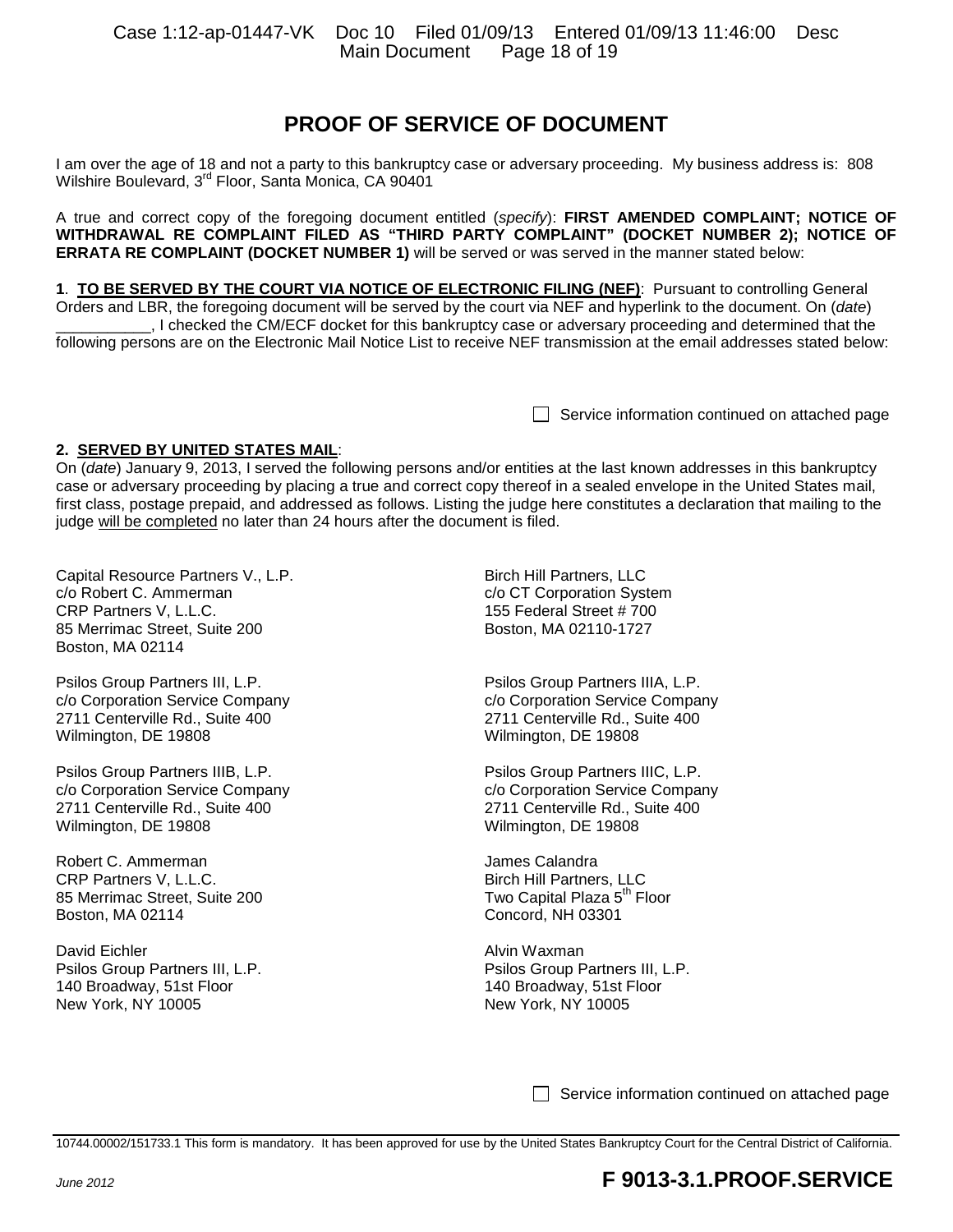#### **3. SERVED BY PERSONAL DELIVERY, OVERNIGHT MAIL, FACSIMILE TRANSMISSION OR EMAIL** (state method

for each person or entity served): Pursuant to F.R.Civ.P. 5 and/or controlling LBR, on (*date*) January 9, 2013, I served the following persons and/or entities by personal delivery, overnight mail service, or (for those who consented in writing to such service method), by facsimile transmission and/or email as follows. Listing the judge here constitutes a declaration that personal delivery on, or overnight mail to, the judge will be completed no later than 24 hours after the document is filed.

Hon. Victoria S. Kaufman United States Bankruptcy Court 21041 Burbank Blvd., Suite 354 Woodland Hills, CA 91367 (Via Overnight)

 $\Box$  Service information continued on attached page

I declare under penalty of perjury under the laws of the United States that the foregoing is true and correct.

January 9, 2013 Lynn K. Rutherford */s/ Lynn K. Rutherford Date Printed Name* 

<sup>10744.00002/151733.1</sup> This form is mandatory. It has been approved for use by the United States Bankruptcy Court for the Central District of California.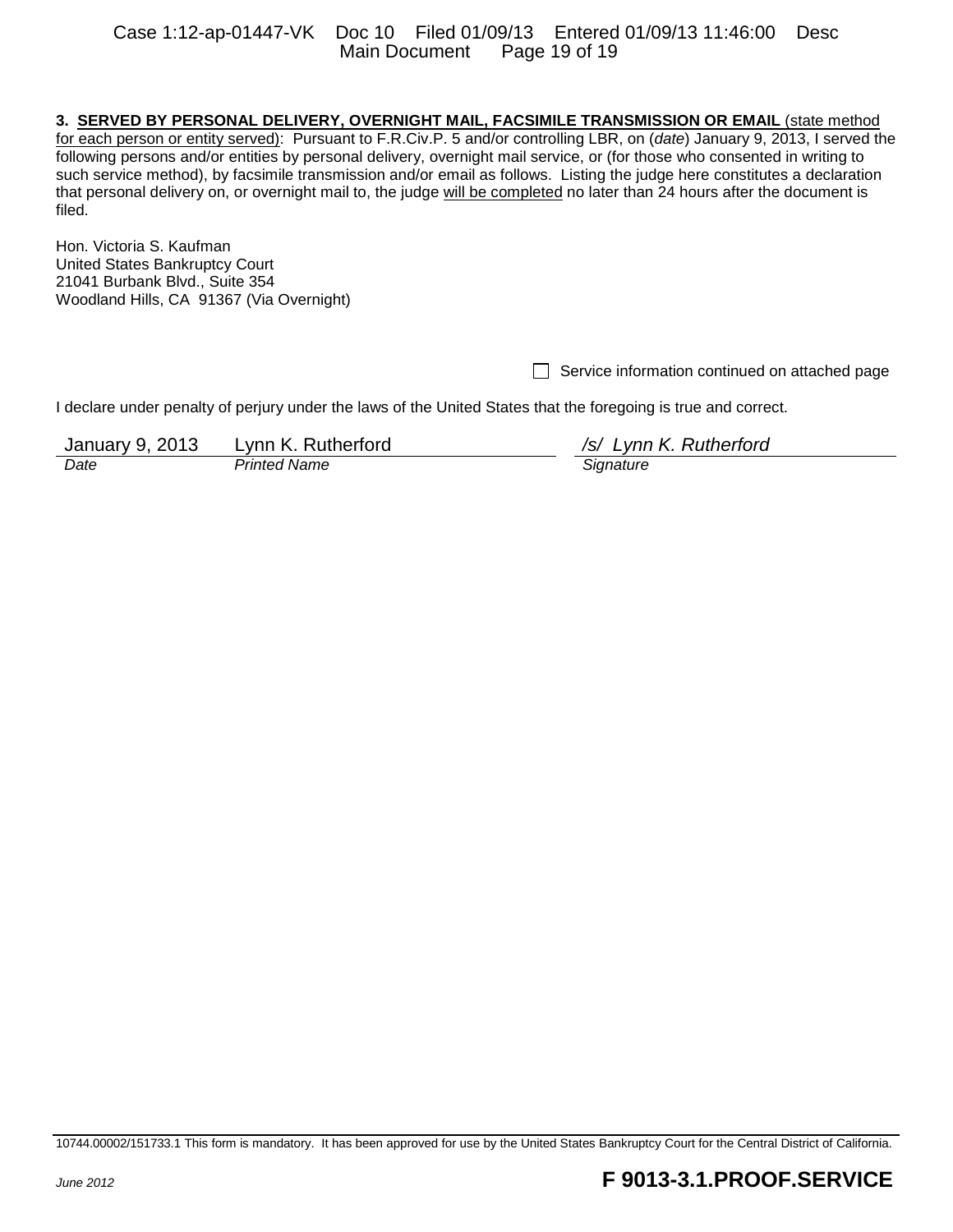## **Complaint/Summons:**

| 1:12-ap-01447-VK Official Committee of Creditors Holding Unsecured v. CAPITAL RESOURCE |                                           |  |
|----------------------------------------------------------------------------------------|-------------------------------------------|--|
| PARTNERS V, L.P. et al.                                                                |                                           |  |
| Type: ap                                                                               | Office: 1 (San Fernando Valley) Judge: VK |  |
| Lead Case: 1-12-bk-17469                                                               |                                           |  |
|                                                                                        |                                           |  |
| <b>U.S. Bankruptcy Court</b>                                                           |                                           |  |
| <b>Central District Of California</b>                                                  |                                           |  |
| Notice of Electronic Filing                                                            |                                           |  |

The following transaction was received from Gregory J Aldisert entered on 1/9/2013 at 11:46 AM PST and filed on 1/9/2013

Case Name: Official Committee of Creditors Holding Unsecured v. CAPITAL RESOURCE PARTNERS V, L.P. et al **Case Number:** 1:12-ap-01447-VK **Document Number:** 10

#### **Docket Text:**

Amended Complaint *FIRST AMENDED COMPLAINT* by Gregory J Aldisert on behalf of Official Committee of Creditors Holding Unsecured Claims against Robert Ammerman, Birch Hill Partners, LLC, CAPITAL RESOURCE PARTNERS V, L.P., James Calandra, David Eichler, PSILOS GROUP PARTNERS III, LP, PSILOS GROUP PARTNERS IIIA, LP, PSILOS GROUP PARTNERS IIIB, LP, Psilos Group Managers, LLC, Alvin Waxman. (RE: related document(s)[1] Adversary case 1:12-ap-01447. Complaint by Official Committee of Creditors Holding Unsecured Claims against CAPITAL RESOURCE PARTNERS V, L.P., Psilos Group Managers, LLC, Birch Hill Partners, LLC, James Calandra, Robert Ammerman, David Eichler, Alvin Waxman, PSILOS GROUP PARTNERS III, LP, PSILOS GROUP PARTNERS IIIB, LP, PSILOS GROUP PARTNERS IIIA, LP. Fee Amount \$293 . filed by 3rd Party Plaintiff Official Committee of Creditors Holding Unsecured Claims, Plaintiff Official Committee of Creditors Holding Unsecured Claims). (Aldisert, Gregory)

The following document(s) are associated with this transaction:

#### **Document description:**Main Document

**Original filename:**C:\Users\LRutherford\Desktop\Gamma Summons and FAC\FIRST AMENDED COMPLAINT.pdf **Electronic document Stamp:** [STAMP bkecfStamp\_ID=1106918562 [Date=1/9/2013] [FileNumber=61298068-0 ] [a84b5913a19b0aed1c675488f1cfa3ec71018181c9c01c81f8f5460111f9eec7781 8e64a93011e833302098a423430dc0af9204c0060c47184a166389a4d4ba6]]

### **1:12-ap-01447-VK Notice will be electronically mailed to:**

Gregory J Aldisert on behalf of Plaintiff Official Committee of Creditors Holding Unsecured Claims galdisert@kwikalaw.com, lrutherford@kwikalaw.com